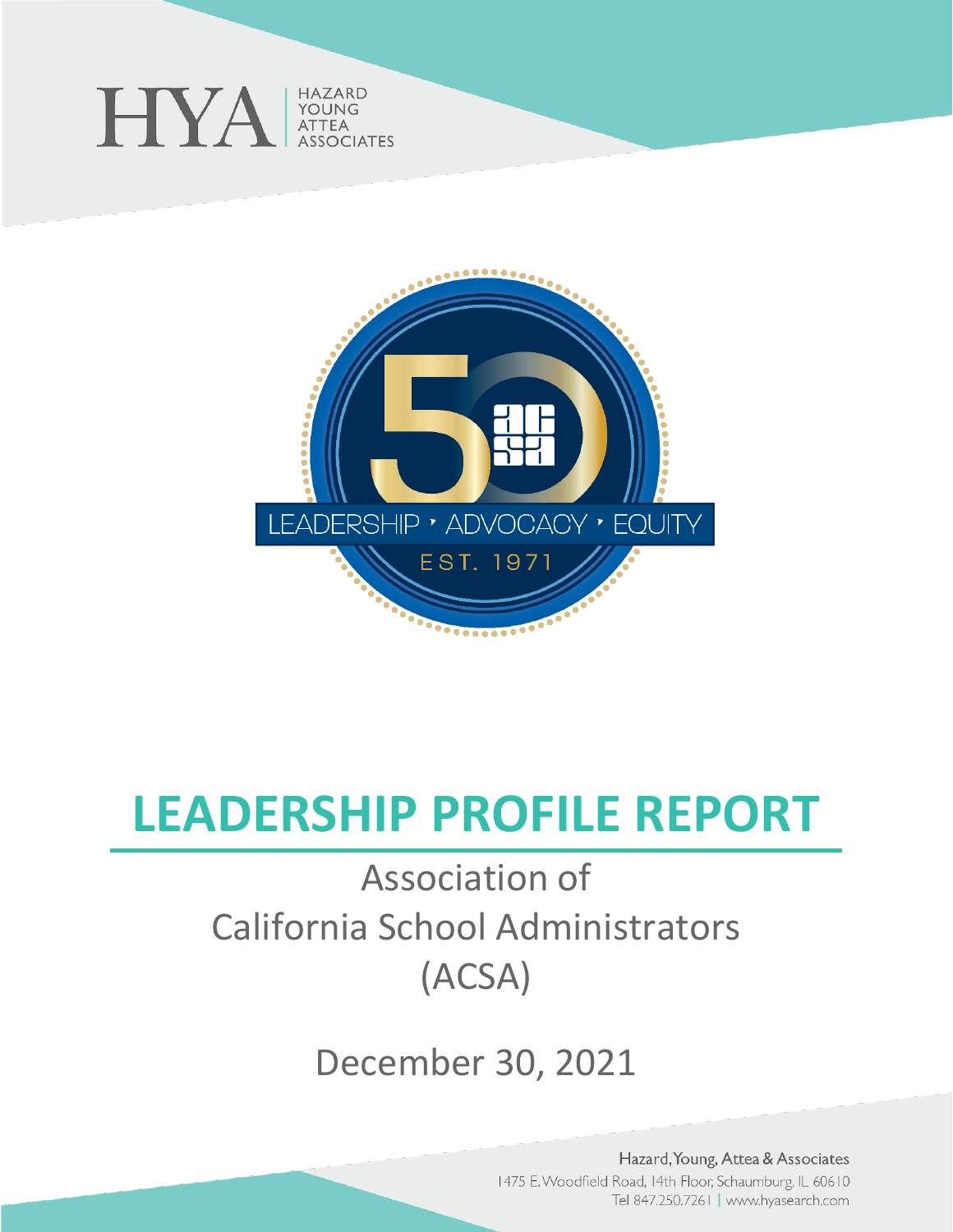# **EXECUTIVE SUMMARY**

This report presents the findings of the *Leadership Profile* assessment conducted by Hazard, Young, Attea & Associates (HYA) in November and December 2021 for the new Executive Director of the Association of California School Administrators (ACSA). The data contained herein were obtained from input the HYA consultants received when they met with individuals and groups in virtual focus group sessions and from the results of the online survey completed by ACSA members. The survey and focus group sessions were structured to gather input to assist the ACSA Executive Committee in determining the primary characteristics desired in the new Executive Director (*Desired Characteristics*).

Additionally, the consultants collected information regarding the strengths of the Association, some of the challenges and issues that it will be facing in the coming years, as well as the professional experiences/qualifications and the personal characteristics/traits that the new Executive Director should possess. This information supported the results of the online survey data regarding the strengths of the Association and the leadership profile characteristics desired in the new Executive Director. This information is summarized in the following sections of this Executive Summary: *Strengths of the Association, Challenges and Issues Facing the Association, Professional Qualifications and Experiences,* and *Personal Characteristics and Traits,* and input from the focus groups is detailed in the *Summary of Comments from the Focus Group Sessions.*

# **Participation in Focus Group Sessions**

Virtual focus group sessions were scheduled between November 29<sup>th</sup> and December 13<sup>th</sup> specifically for the following Leadership Groups, Committees, and Councils as well as sessions for ACSA Staff.

#### Leadership Groups

- Board of Directors
- Leadership Assembly Members
- Region Presidents
- Region Vice Presidents for Legislative Action

#### Committees

- Co-Administration
- Equity
- Retirement
- Small School District
- Urban Education

#### Councils

- Adult Education
- Business Services
- Career Technical Education
- Classified Educational Leaders
- Curriculum, Instruction and Accountability
- Early Education
- Elementary Education
- Human Resources
- Middle Grades Education
- Secondary Education
- Student Services and Special Education
- Superintendency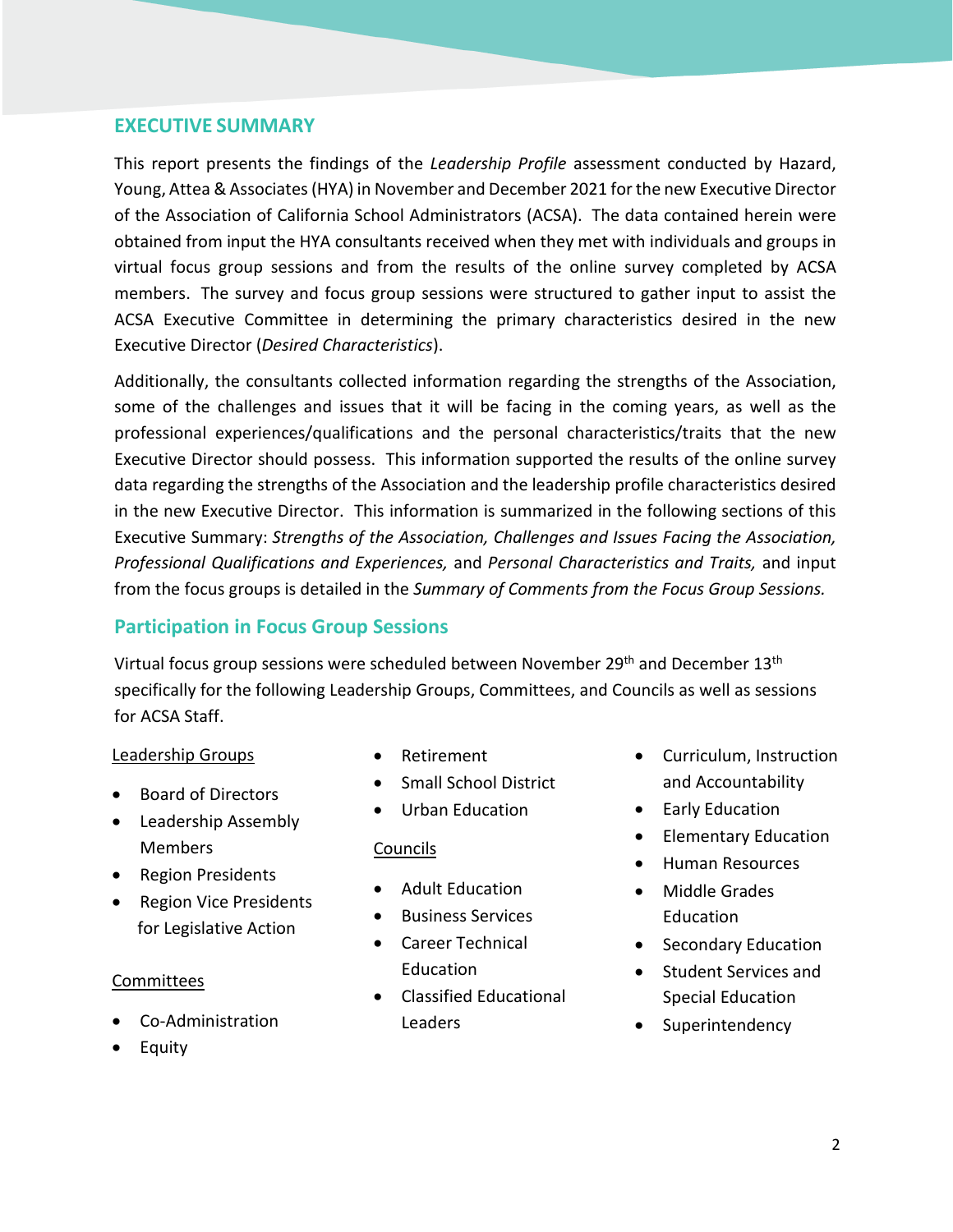To maximize input from members, additional sessions were scheduled on December 14<sup>th</sup>-15<sup>th</sup> that included representatives from multiple Leadership Groups, Committees, and Councils. Approximately 125 individuals participated in a focus group session. The input from the focus group sessions is detailed in the *Summary of Comments from the Focus Group Sessions.* It should be emphasized that the data are not a scientific sampling, nor should they necessarily be viewed as representing the majority opinion of the respective groups to which they are attributed.

The *ACSA 2021 Executive Search Survey* and the draft of the *Desired Characteristics* are provided under separate cover and are meant to be stand-alone complementary pieces to this *Leadership Profile Report.*

HYA and the Executive Committee of the Association of California School Administrators (ACSA) Board of Directors intend to meet the challenge of finding an individual who possesses most the qualifications, experiences, and traits required to meet the needs of the Association.

The search team would like to thank all the participants who attended a focus group session and/or completed the online survey and especially Kristy Tinsley, Executive Assistant & Board Liaison, who assisted with our virtual meetings and distributing the online survey.

# **Strengths of the Association & Challenges and Issues Facing the Association**

ACSA is a unique umbrella organization representing and advocating for over 17,000 administrators in all parts of a very diverse state and who represent diverse views. This diversity is both a strength of and a challenge for the Association. As a result, the statements listed in the following sections mirror this diversity.

The Strengths and Challenges are organized into categories with representative supporting statements from the focus group session input. Detailed responses are included in the *Summary of Comments from the Focus Group Sessions* section. Both the categories and the statements in the categories are organized alphabetically, not by priority. There is some crossover between categories and some statements may appear in both the Strengths and Challenges.

# **STRENGTHS of the ASSOCIATION**

(SR) indicates the statement was perceived as a strength in the survey.

# ADVOCACY

- Amplifies the voice of the profession at the local, state, and federal levels by fully leveraging the influence of educational leaders. (SR)
- Engages actively with State agencies and departments regarding COVID-related issues.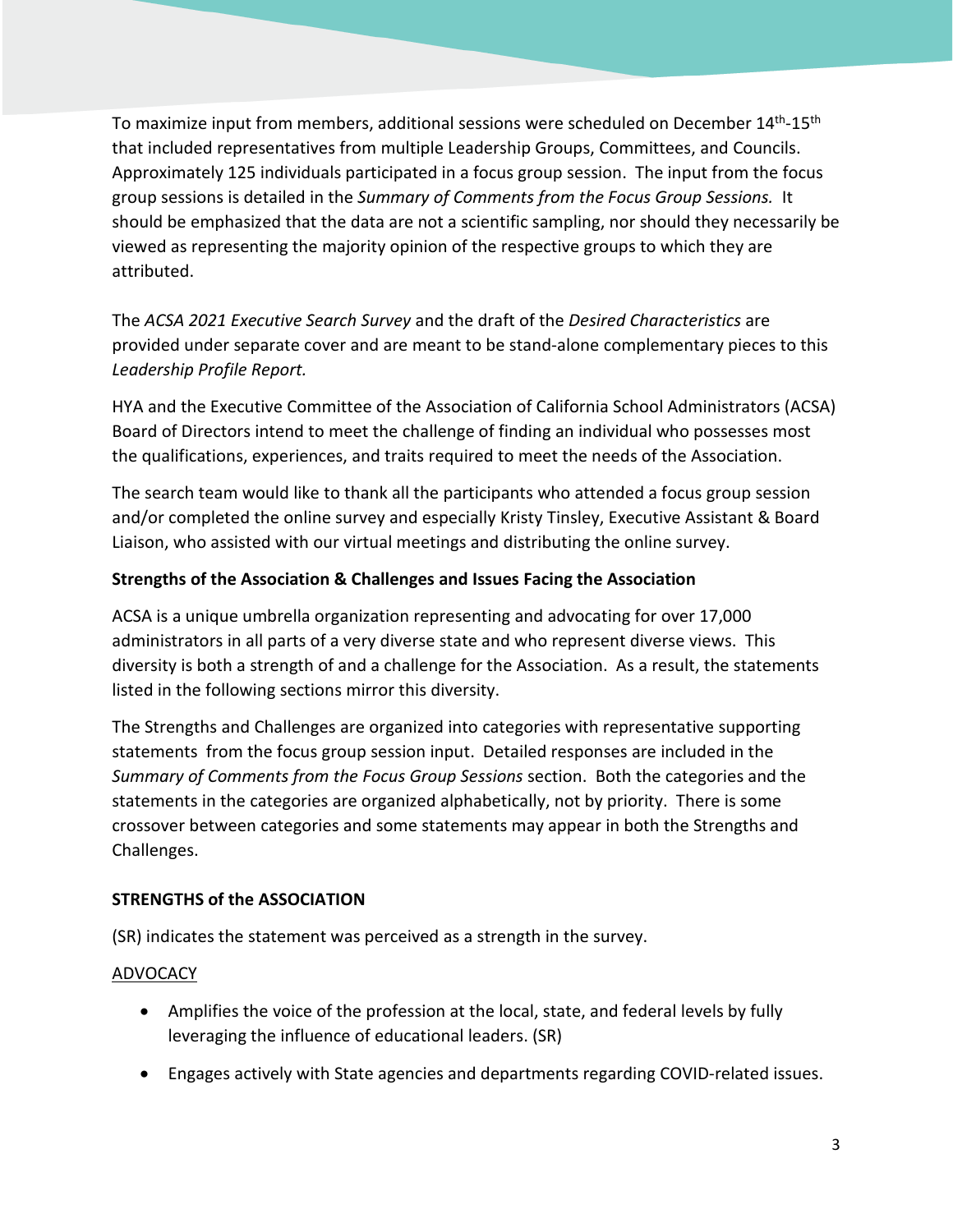- Has established partnerships with other associations and organizations to advocate for education.
- Is proactive in advocating, influencing, and supporting legislation that benefits students, schools, districts, and members through the work of an outstanding Governmental Relations team.
- Is proactive in identifying and engaging stakeholders around current and emerging educational issues. (SR)
- Raises the Association's reputation as the authority on education issues and as an influential spokesperson at the local, state, and federal levels. (SR)

# **COMMUNICATIONS**

- Communicates timely and relevant information on critical issues to members and effectively uses multiple communication tools.
- Engages actively with State agencies and departments regarding COVID-related issues and communicates timely and relevant information to members.
- Publishes two outstanding, peer-written publications.

#### MISSION, VISION & STRATEGIC PLAN

- Establishes a positive, proactive, and forward-thinking direction for the Association focusing on the needs of the members and in concert with the Mission, Vision, and Strategic Plan.
- Focuses on student achievement while also supporting the needs of members.
- Uses the Mission, Vision, and Strategic Plan to advocate for equity, inclusion, and diversity.

#### PANDEMIC RESPONSE

- Adapted rapidly to the constantly changing situation to provide members with timely and relevant information.
- Worked closely with the Governor, Legislature, and State agencies to provide input on legislation, policies, and regulations that impacted students, schools, and members.

# PROFESSSIONAL DEVELOPMENT

• Ensures the content of its professional development offerings remains relevant to changing member needs and professional issues. (SR)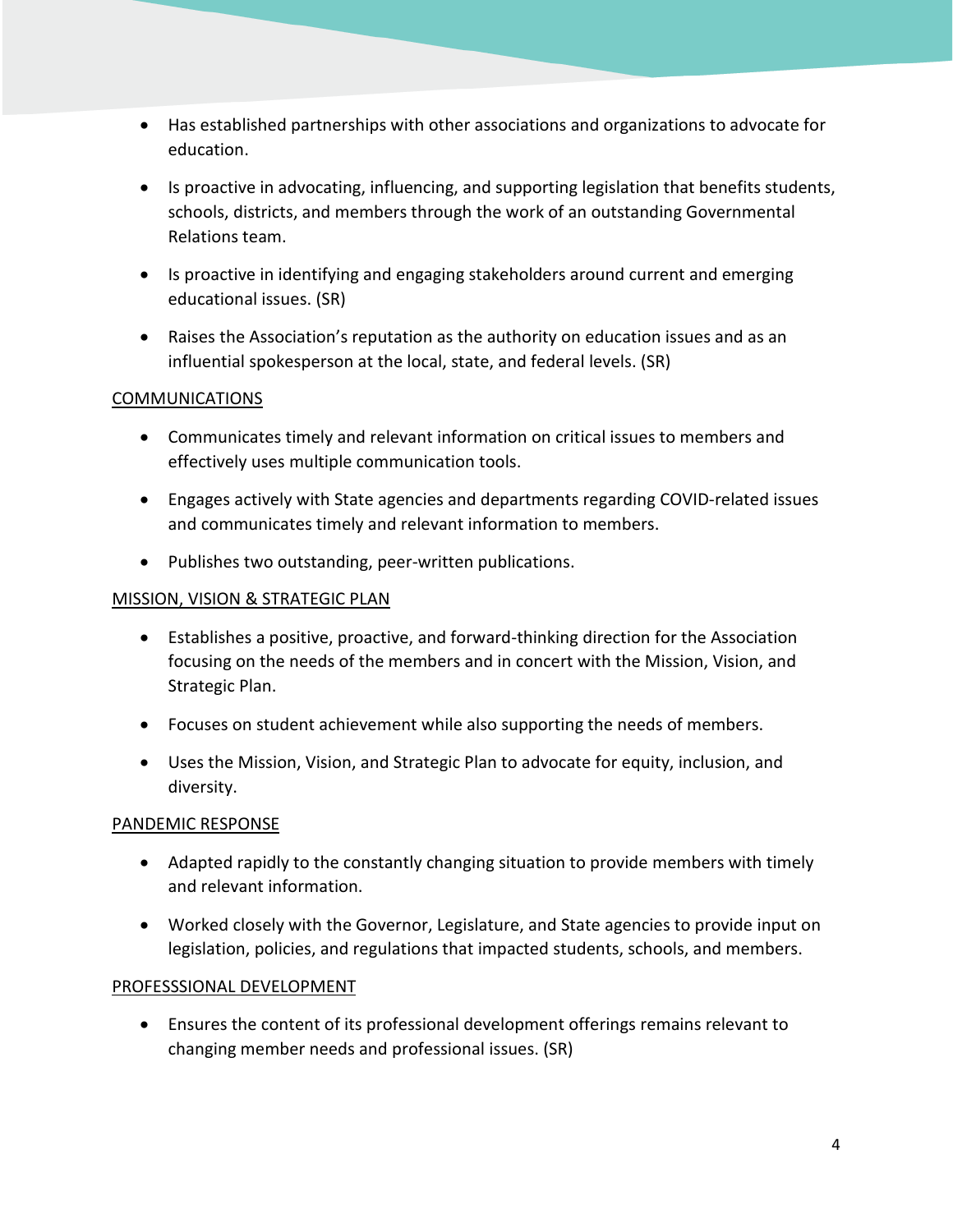- Pivoted during the pandemic to continue and enhance professional development opportunities in a virtual environment.
- Provides members access to convenient, ongoing development opportunities that reflect the latest trends in professional learning. (SR)
- Provides opportunities to develop leadership skills through participation in ASCA leadership roles.
- Provides professional and personal networking opportunities.
- Provides support to members through coaching and mentoring programs.
- Supports administrators through outstanding professional development programs that include both in-person and virtual presentations through a multiple formats.
- Uses the expertise of members, Committees, and Councils to develop, design, and deliver professional development programs.
- Uses the infrastructure of the Association (e.g., Charters, Regional, Committee, Council, Board of Directors) to communicate with members and solicit input from members.

#### **CHALLENGES and ISSUES FACING the ASSOCIATION**

#### ADVOCACY

- Being the premier organization and a driving force for education in California (i.e., THE voice for education).
- Connecting and partnering with similar associations and organizations to advocate for educational issues.
- Continuing to focus on and enhance efforts to ensure equity, inclusion, and diversity.
- Maintaining and enhancing a student-centered focus.

#### ASSOCIATION INFRASTRUCTURE

- Connecting and partnering with similar associations and organizations to provide professional development opportunities.
- Developing a unified organizational voice while engaging, listening to, and honoring the diverse views, opinions, and needs within the Association.
- Drawing on the knowledge and expertise of all Committees and Councils to shape Association positions and initiatives while providing greater opportunities for Committees and Councils to interact on issues of mutual interest.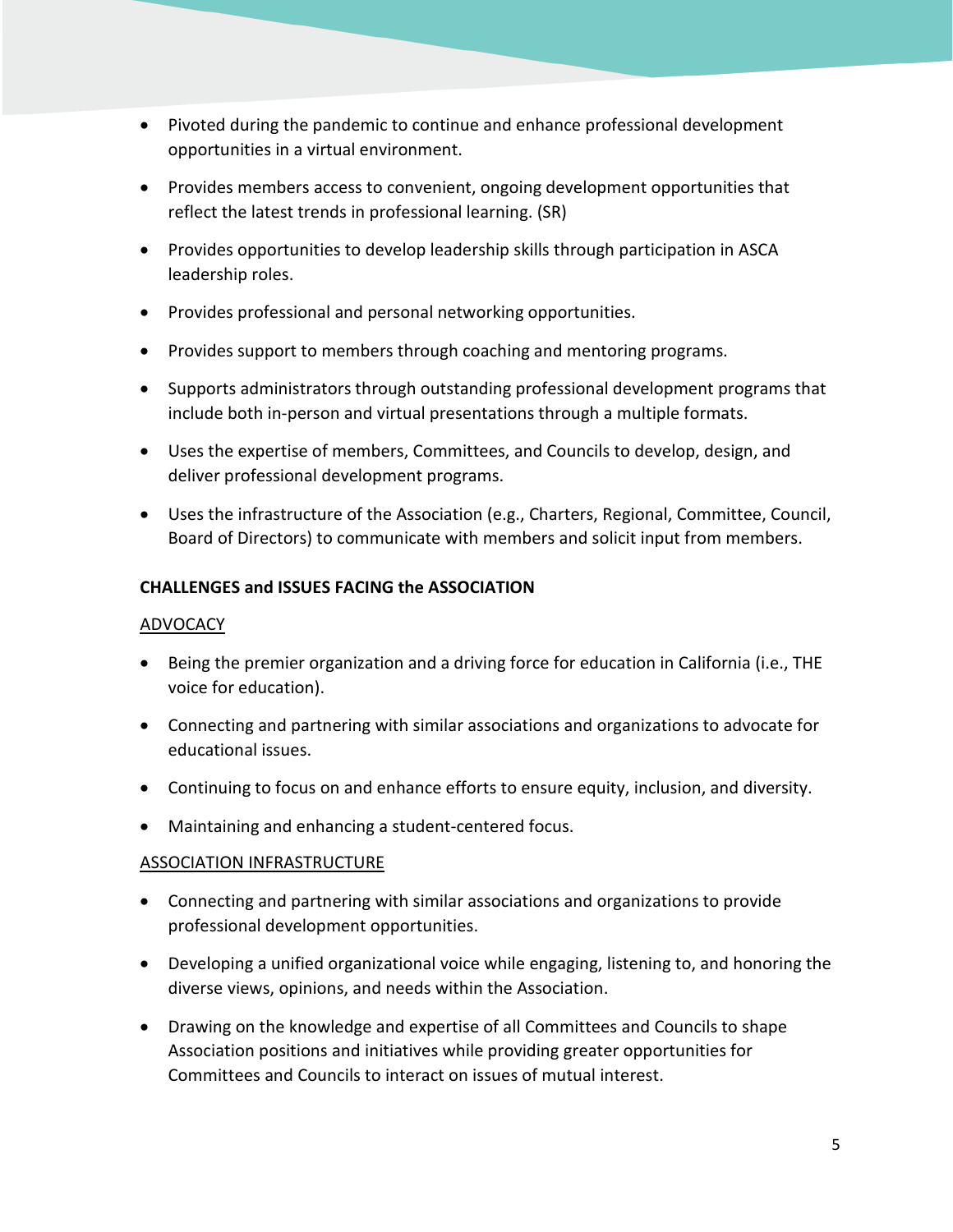- Evaluating and updating the professional development opportunities.
- Evaluating the organizational changes made in response to the pandemic and determining which to keep (e.g., virtual professional development).
- Identifying and addressing staff turnover; attracting and retaining staff; and building a cohesive team.
- Supporting Charters and Regions in a post-pandemic environment.
- Understanding that the diversity of the Association requires different solutions to the same issues (i.e., one size does not fit all).

#### MEMBERSHIP

- Attracting and retaining members, especially new and younger administrators.
- Evaluating the membership dues structure.
- Identifying the needs of members in the post-pandemic environment.
- Maintaining the membership database and providing up-to-date information to Charters and Regions in a timely manner.

#### POLITICAL

- Navigating the political environment actively while aligning advocacy and initiatives with the Mission and Vision without becoming political.
- Planning for the impact of declining enrollment and funding.
- Supporting members with resources and legislation to address the divisive political rhetoric, challenges, and threats that members face on high-profile issues and decisions.
- Working to remove education from the center of the political debate and focusing on student achievement.

# **PROFESSIONAL QUALIFICATIONS AND EXPERIENCES & PERSONAL CHARACTERISTICS AND TRAITS**

The *Professional Qualifications and Experiences* & *Personal Characteristics and Traits* are derived from the focus group comments and the survey responses. They are presented alphabetically, not by priority. Detailed responses are included in the *Summary of Comments from the Focus Group Sessions* section. Similar statements may appear in both the Professional and Personal categories. (SR) indicates the statement was perceived as a desired characteristic in the survey.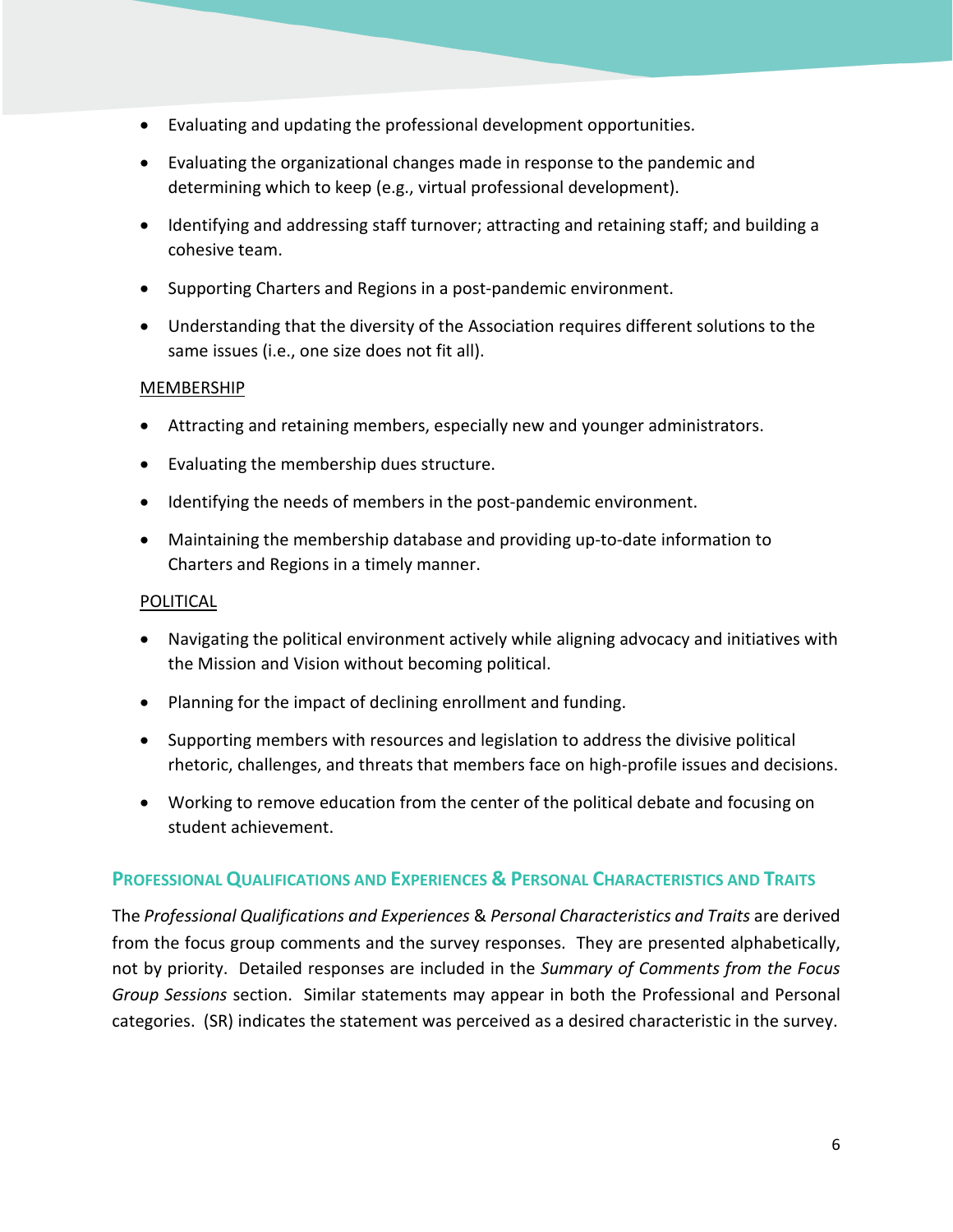#### **PROFESSIONAL QUALIFICATIONS and EXPERIENCES**

ACSA is seeking an Executive Director who

- Assesses educational trends and policy issues accurately and effectively; synthesizes the information; identifies and implements solutions; and communicates the information to members and other stakeholders. (SR)
- Assists the Association in adapting to a "new normal."
- Builds coalitions, collaborations, and partnerships to achieve the Mission, Vision, and Strategic Goals.
- Builds positive and supportive working relationships with all stakeholders.
- Communicates a clear, compelling vision for the future of California education and ACSA. (SR)
- Demonstrates the political and analytical skills essential to working effectively with elected and appointed officials at the state and national levels. (SR)
- Encourages, listens to, and honors divergent views in the decision-making process.
- Has a proven history of success with organizational management, especially in human resources and finance.
- Has an understanding of and experience with the educational and political systems in California (SR) and has a seat at the table in Sacramento.
- Has experience and involvement in ACSA.
- Is a strong, politically astute leader who can push back and represent a diverse membership on a myriad of challenging issues.
- Is an effective communicator who speaks appropriately to all audiences on the critical issues in education.
- Is visible, accessible, engaging, and encouraging at local, regional, and state events.
- Possesses a breadth and depth of educational experiences in different settings in California with superintendent experience desired.
- Understands the needs of and supports the new generation of administrators.
- Utilizes inclusive leadership, leads from different positions, and empowers others to lead.
- Values, supports, and encourages staff.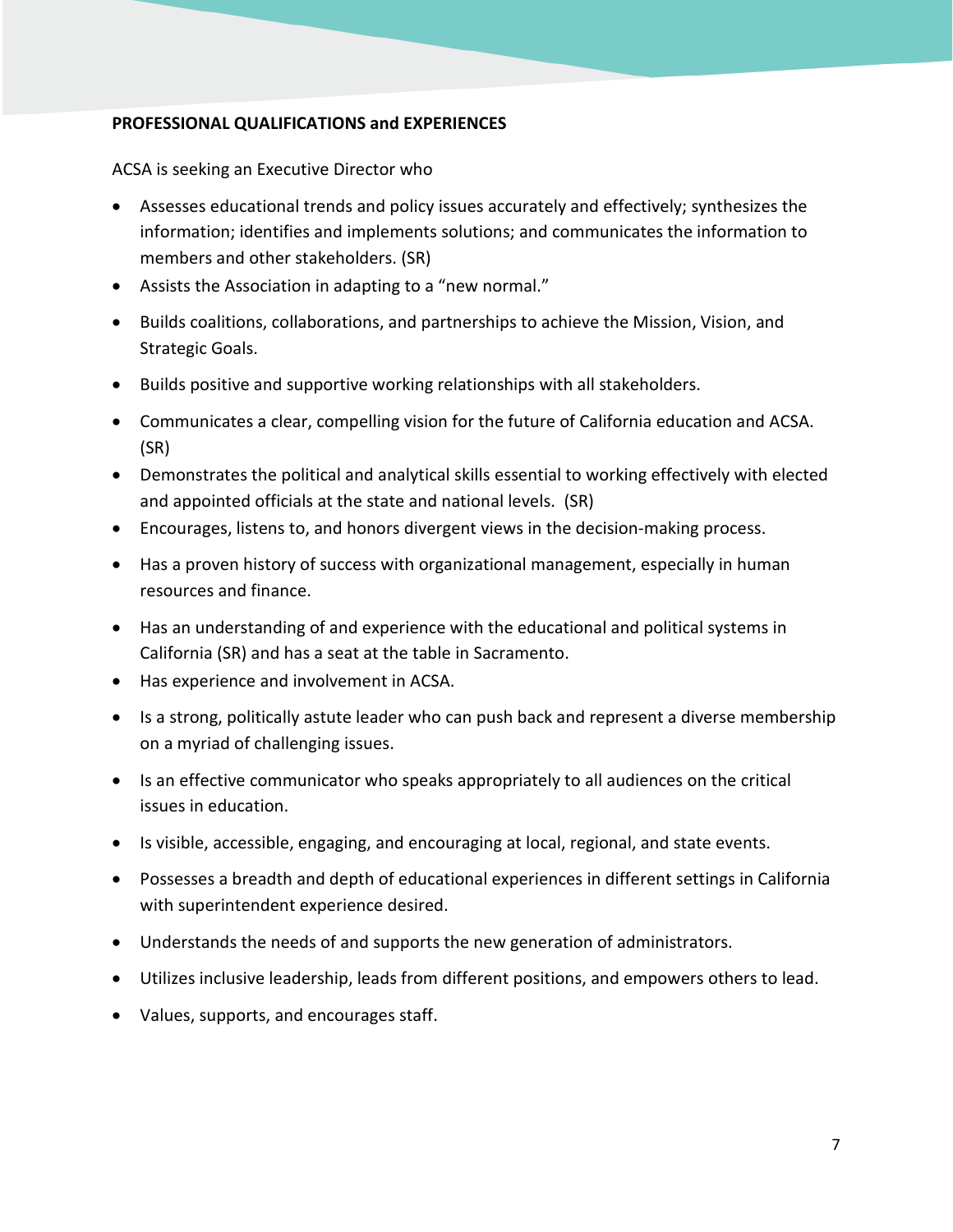#### **PERSONAL CHARATERISTICS and TRAITS**

ACSA is seeking an Executive Director who

- Admits failure, manages it, and learns and grows from the experience.
- Balances work and personal life.
- Creates a climate of trust and mutual respect to ensure stakeholders are welcomed, valued, engaged, and motivated. (SR)
- Embraces, promotes, and embodies equity, inclusion, and diversity.
- Establishes credibility and trust with members through one's actions.
- Has a sense of humor and maintains a positive attitude.
- Holds self and others accountable.
- Is a charismatic, energetic, respected leader who people want to follow.
- Is a courageous leader who is willing to take risks and own the decisions
- Is a forward-thinker who anticipates, plans, and follows through.
- Is an active listener who is open-minded, respects diverse viewpoints, and can disagree respectfully.
- Is an empathetic, caring, affirming person.
- Is an innovative, visionary, fearless leader who operates with a change mindset and brings new ideas to the organization.
- Is authentic, transparent, possesses integrity, and instills trust.
- Motivates and inspires others, and serves as a cheerleader for education.
- Possesses a strong moral compass and does what is right.
- Possesses excellent communication skills and knows how to communicate with different audiences.
- Possesses strong people skills, engages and values people as individuals, builds relationships, and builds capacity in others.
- Represents the diversity of California.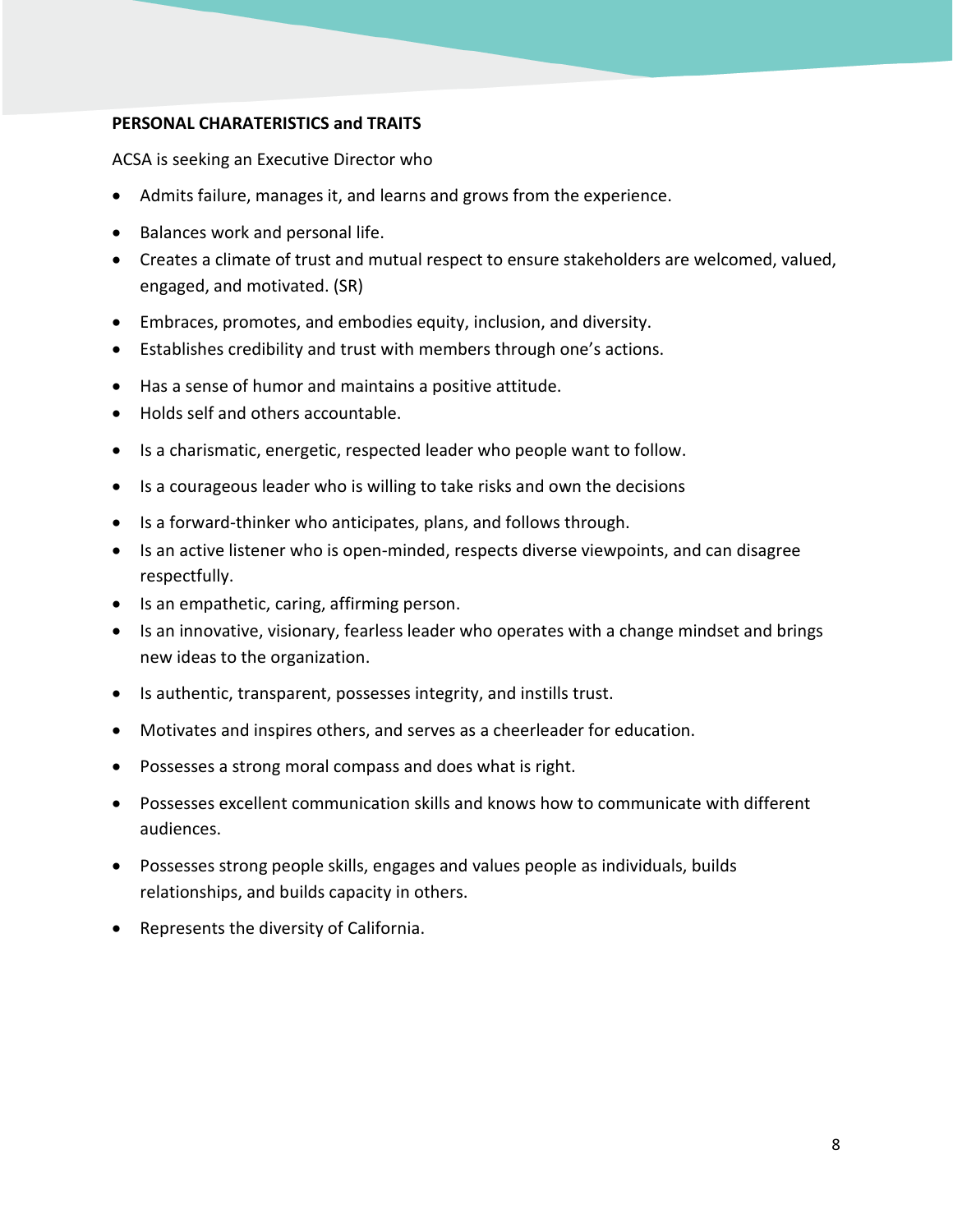# **SUMMARY OF COMMENTS FROM THE FOCUS GROUP SESSIONS**

The structure of the focus group sessions was open, allowing for participants to build upon each other's comments. Participants were asked to respond to six (6) questions):

- What does ACSA do well? (Strengths)
- What organizational challenges will the Executive Director need to address? (Challenges & Issues)
- What professional experiences and/qualifications should the Executive have? (Professional Qualifications and Experiences)
- What personal characteristics and traits should the Executive Director possess? (Personal Characteristics and Traits)
- Is there anything else that you would like to share?
- Is there someone that you suggest we contact regarding this position? (Due to the confidential nature of the search process, these names are not included in this report.)

*Summary of Comments from the Focus Group Sessions* represents the breadth and depth of comments from the sessions. The comments represent the breadth and depth of input the search team received. Exact duplicate comments were deleted, but similar comments were included to present variations on the topic and appeared in all groups. Some comments appear as both Strengths and Challenges depending on the participants' point of view. Language has been standardized to facilitate the reading of the document.

#### **Focus Group #1 Summary - Participants**

- Adult Education
- Career Technical Education
- Co-Administrators
- Early Education
- Elementary Education

#### **Strengths**

- Advocates for members, students, and schools with a very strong Government Relations department
- Assists members in getting involved in ACSA
- Creates networking opportunities/Builds connections
- Dealt with/continues to deal with pandemic related issues without getting

• Middle Grades Education

- Secondary Education
- Small School Districts
- Urban Education

caught up in the political issues/taking a political stance

- Engages and supports members through the organizational structure/ Promotes relationships within a hierarchical organization structure
- Has opened meetings up to members (e.g., lunch meetings, Superintendents' meetings)
- Hires high-quality people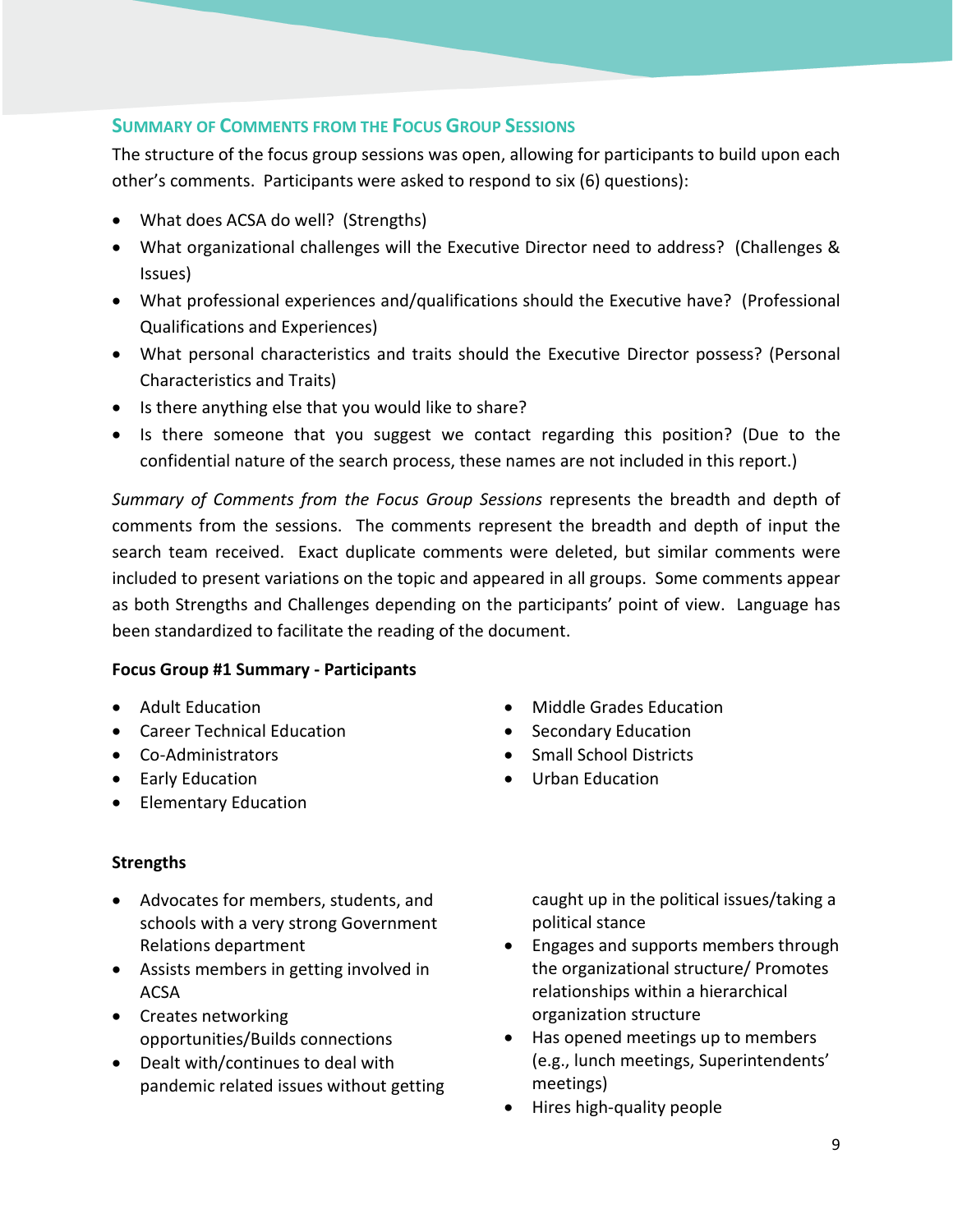- Holds effective Leg Action Days
- Incorporates technology into networking, professional development, and communication (effectively shifted in response to the pandemic)
- Influences the Legislature and other government agencies, especially in response the pandemic (e.g., strong Governmental Relations team)
- Is open to outside ideas
- Keeps members aware by breaking down information in a timely, relevant manner, which is especially true of the Government Relations department/Provided update information to address pandemicrelated issues
- Offers appropriate legal advice and support
- Offers high quality professional development ("a great deal of time, effort, and thought goes into planning these events")
- Offers multiple opportunities for professional development ("impossible not to access professional development")
- Provides legal support and services so members feel secure in their position
- Provides networking opportunities ("group of experts on the same topic)/Promotes collegiality through networking at regional and state level (especially important to Adult Education)

# **Challenges/Issues**

- Addressing budget issues and the impact on services/programs for members and the cost of membership
- Addressing burnout leading to resignations/retirements
- Provides networking opportunities that allow members to see the big picture as well as similarities and differences across regions
- Provides ongoing communication through various methods (e.g., publications, Lunchtime broadcasts, updates) to keep the members informed
- Provides opportunities to build one's leadership through roles in ACSA
- Provides resources and information as needed
- Provides scholarships for students
- Provides support to administrators (e.g., professional development, legal, information)/ Stepped up support for administrators in recent years
- Publishes two quality publications that provide both quick and in-depth information and are relevant because peers write them
- Recognizes outstanding administrators through the Administrator of the Year program
- Solicits input from members on issues/Receptive to input from the field/Provides opportunities for members to be heard on issues
- Supports Charters (support from executives, staff, and volunteers)
- Switched to and supported virtual professional development quickly and effectively
- Willing to take unpopular positions on issues
- Addressing the impact of declining student enrollment on districts and budgets
- Addressing/providing support to deal with ongoing and new pandemic-related issues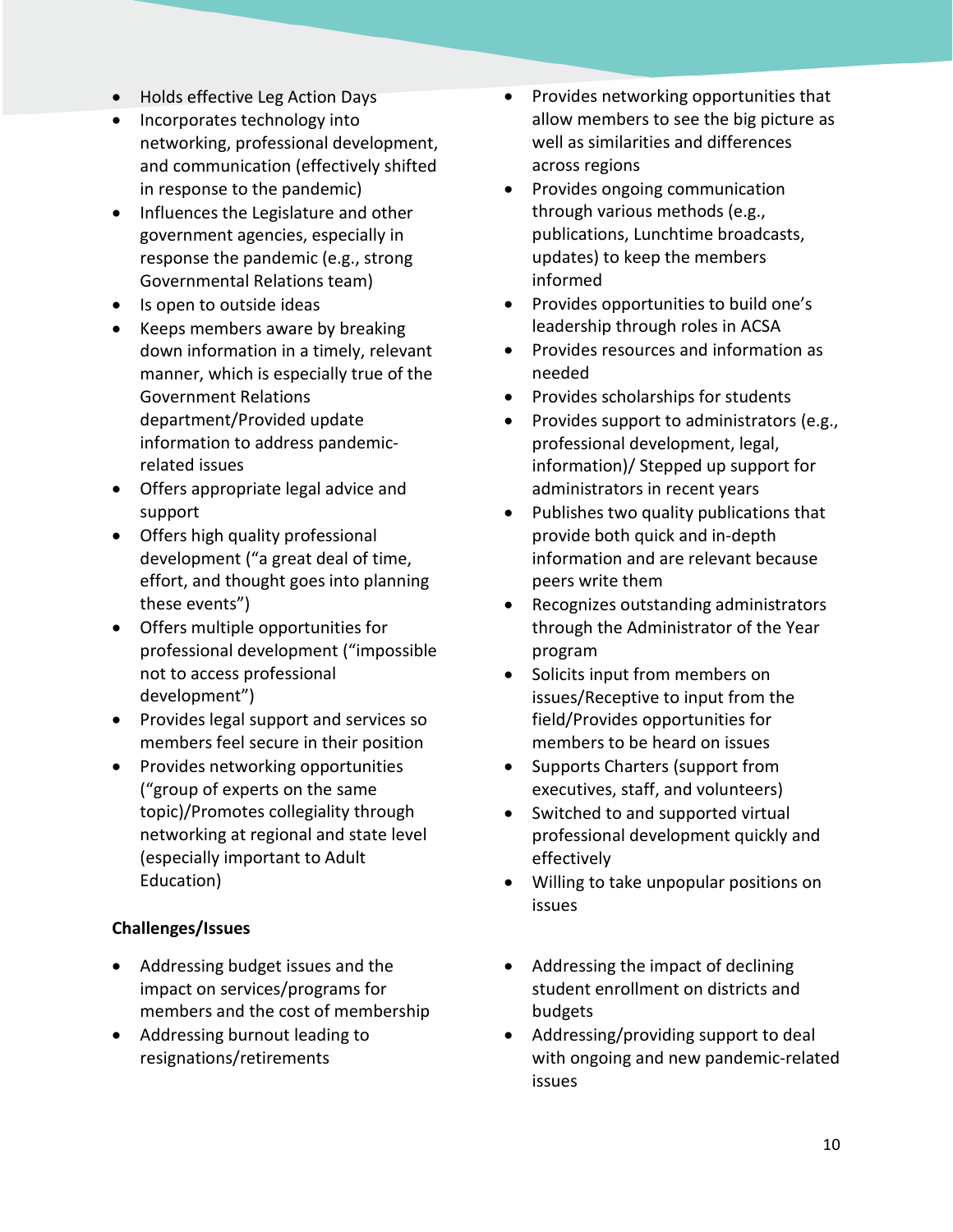- Advocating for appropriate funding for all programs and services
- Advocating for policies/practices that allow administrators to do their job ("their hands are often tied")
- Advocating for students, schools, and members in the Legislature
- Advocating with the Legislature to provide appropriate support to deal with pandemic-related issues
- Allowing members to be heard without having to shout/Encouraging diverse viewpoints
- Analyzing the turnover of staff/Attracting and retaining staff
- Appreciating, motivating, and supporting members in the face of challenges (e.g., increased workloads, isolation due to pandemic restrictions, compensation)/Balancing the needs of both students and adults in the postpandemic environment
- Attracting and retaining high-quality educators
- Attracting, welcoming, and engaging new administrators into ACSA
- Balancing members' needs with political and social justice advocacy without losing sight of either
- Balancing representation of and support for all segments of the organization
- Building on the current momentum
- Building partnerships with the labor organizations (e.g., CTA, CSEA) to present a unified front for education
- Challenging the status quo
- Communicating in a clear and transparent manner at all levels of ACSA regarding purpose and intent/Communicating with members in a timely manner with pertinent information
- Continuing and expanding online presence to communicate with members
- Continuing to advocate for diversity (e.g., within ACSA, within schools) with attention to all other issues
- Dealing with the political issues generated by the pandemic that impact education
- Dealing with the politics/political issues in education
- Developing a common understanding and a common ground for action to ensure the organization is moving in the same direction
- Developing an alternative high school diploma
- Developing cultural proficiency among members
- Developing new leaders in a growing vacuum of leaders
- Developing, communicating, and supporting a vision for education and ACSA's role in education
- Enhancing its voice for small school districts
- Enhancing the use of technology to support networking
- Ensuring all segments of the educational system receive their fair share of the revenue
- Ensuring appropriate support and resources for legislative mandates
- Ensuring equity and access for all students
- Ensuring meaningful input from the field on new legislation that impacts schools and districts
- Ensuring sufficient staffing both teachers and administrators
- Evaluating/assessing the current situation and planning for the future/Expanding its response to critical issues (e.g., diversity, funding, poverty, staffing)
- Focusing more attention on site administrators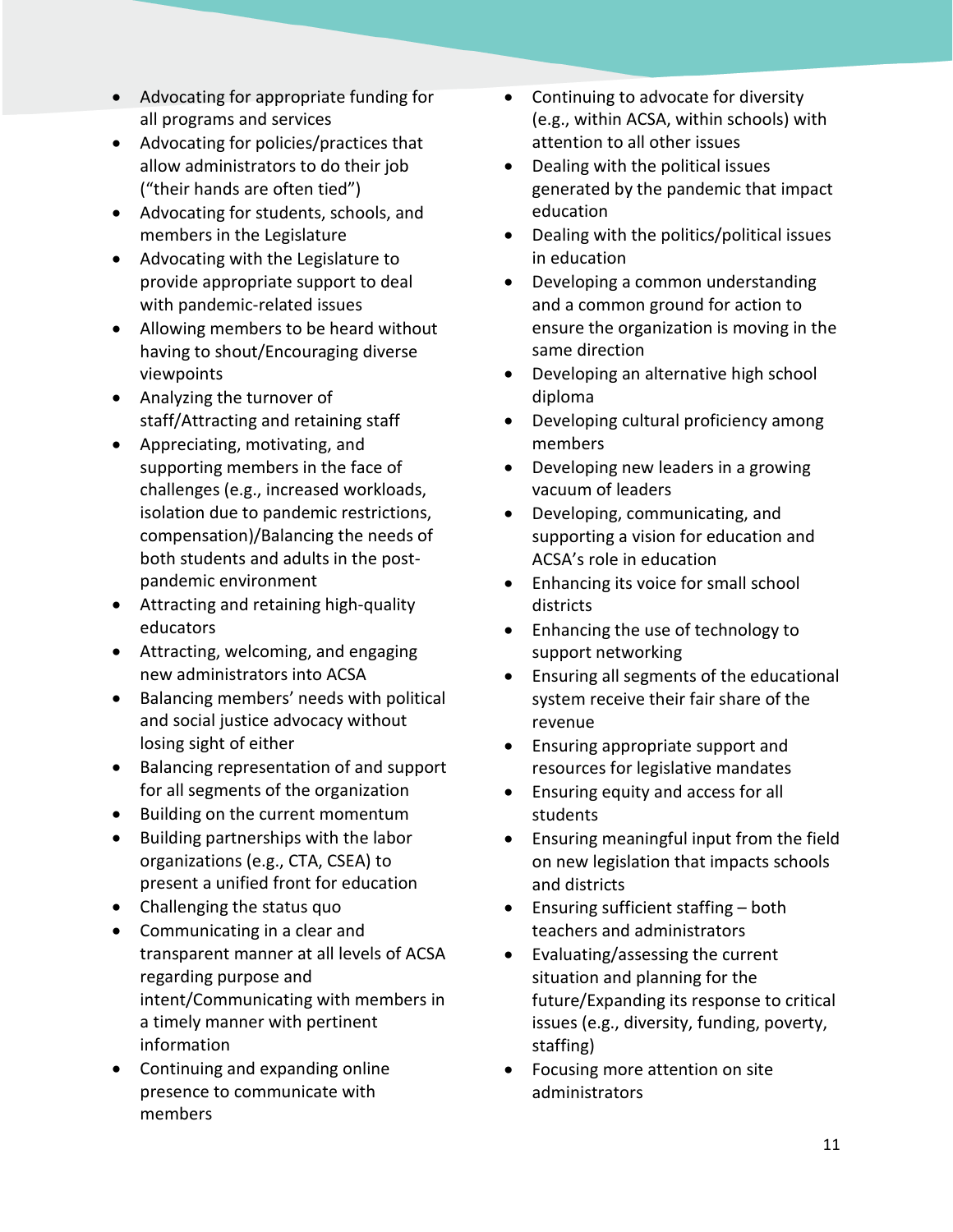- Including and engaging Charters, Regions, Councils, and Committees meaningfully in the decision-making process/Providing equal input
- Increasing and integrating technology in the organization and schools
- Increasing opportunities to participate in ACSA
- Involving/engaging classified management in ACSA/Broaden the focus beyond certificated management
- Maintaining focus on education issues while dealing with political and social issues
- Opportunities to grow and expand services and influence in other areas (e.g., not fragmenting the organization)
- Preparing for re-entry into the post-COVID environment (e.g., "the new normal")
- Promoting diversity
- Providing social-emotional support for administrators and school boards who are being "beat up" emotionally
- Providing timely, relevant, and useful information on critical and emerging issues (e.g., COVID, legislation, political challenges)
- Rallying support for administrators, especially new administrators
- Reducing the disconnect between the Legislature and schools ("Money isn't the only issue. Need to build capacity. Need to incentivize people into the profession.")
- Representing an organization with very diverse demographics and issues (e.g.,

# **Professional Experiences/Qualifications**

- Advocates for education
- Approaches issues with an equity lens
- Being at the table for schools and members
- Builds on the current momentum

urban vs. rural, small vs. large, lowfunded vs. well-funded, student demographics, site administrators vs. district administrators)/Serving diverse needs of an umbrella organization/Balancing services

- Serving as a "front facing" Executive Director
- Soliciting input from the Councils and Committees/Increasing interaction between Councils and Committees on related issues
- Staying proactive, not reactive/Anticipating issues and planning in advance
- Supporting the needs of all administrators/ Supporting site administrators
- Tackling STRS regulations that limit talent acquisition (e.g., Windfall Elimination Provision) and employing retirees.
- Toning down/managing the political rhetoric (e.g., CRT, dealing with the pandemic) and focusing on educating students
- Turnover of staff ("change is not bad, but the organization loses the history")
- Understanding the issues and challenges of the diverse groups in ACSA and presenting a cohesive approach
- Understanding, supporting, and protecting the role of Adult Education in the TK-12 education/Ensuring Adult Education funding/Adult Education is an important part of TK-12 education
- Builds working relations with teachers and CTA
- Commands respect of colleagues as a leader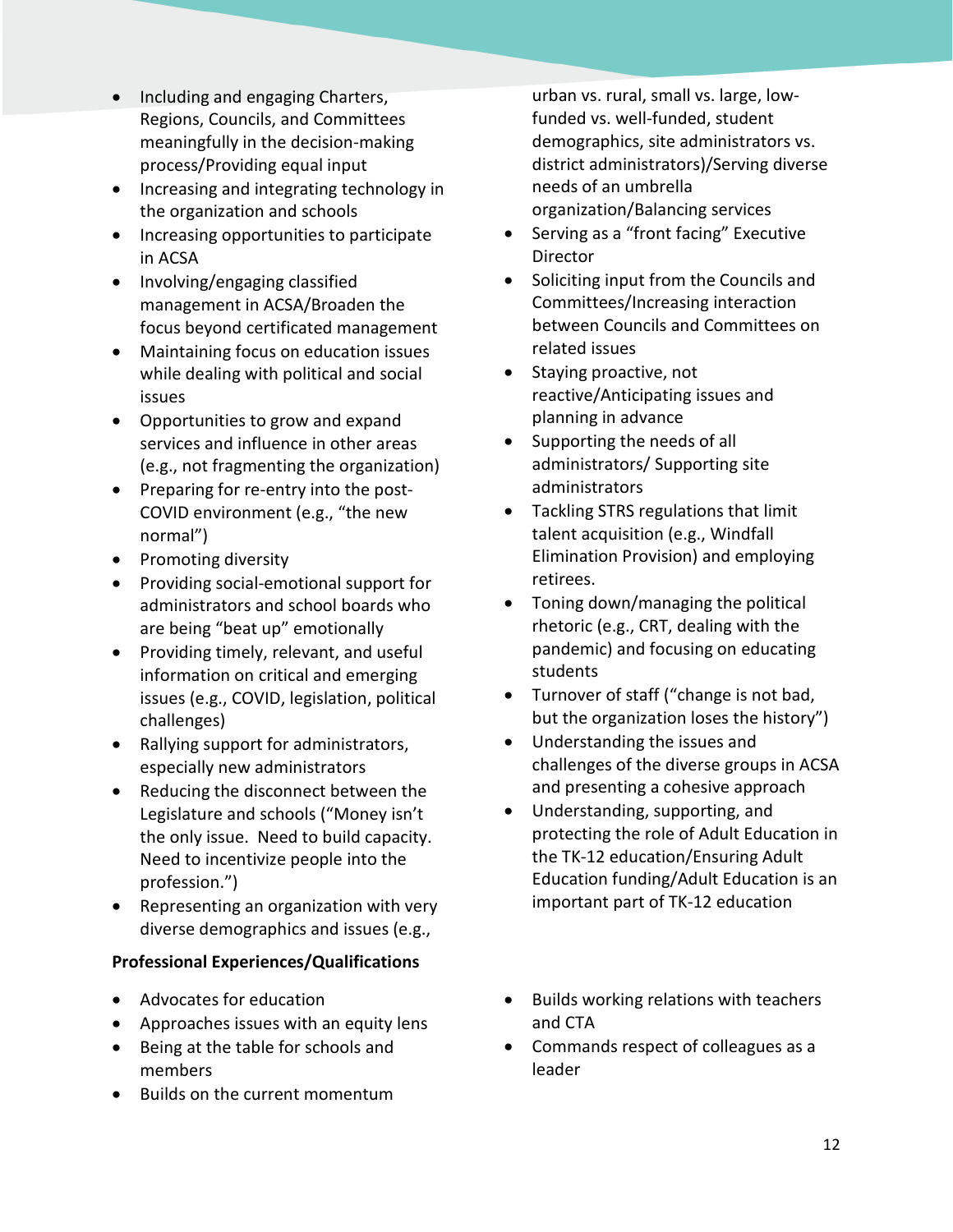- Communicates effectively with members, partners, external organizations, and the public
- Compresses the organizational hierarchy to work efficiently and effectively
- Creates value for members in terms of membership dues
- Demonstrates strong leadership skills with a preference for California experience
- Embodies a "students first" approach
- Embraces, promotes, and lives the Mission, Vision, and Goals of ACSA
- Embraces, promotes, and models diversity and equity
- Engages and involves others in the work of ACSA
- Experience at multiple levels and in multiple types of positions in multiple types of communities
- Experience dealing with the political challenges (e.g., pandemic-related issues, declining enrollment, budget, public opinion)
- Experience with policy development and legislative advocacy
- Focuses on student achievement
- Grasps the "big picture" and understands the details
- Has a record of proven leadership (not necessarily as a superintendent)/Has achieved real, meaningful successes
- Has dealt with pandemic-related issues ("has lived it")
- Has experience working with professional organizations, preferably ACSA, dealing with issues, staff, and members/Involved with ACSA/Served in ACSA leadership roles/Understanding of and experience with the structure of ACSA
- Has implemented new and innovative programs
- Has proven history of credibility with administrators
- Has walked in our shoes/ Walked in the shoes of administrators
- Hires the right people
- Is familiar with the California educational system
- Is on-the-ground and out-in-front regarding critical issues
- Is politically savvy
- Knows, understands, and has experience with the educational issues facing schools
- Moves fluidly between constituencies
- Planning for the "new realities" and "new normal" of the post-pandemic environment (e.g., the impact on students, staff, schools)
- Possesses a breadth and depth of educational experiences in California in different positions (e.g., classroom to district office) and different settings (e.g., small to large districts, rural to urban districts, low wealth to high wealth districts) with superintendent experience desired
- Possesses an exceptional understanding of all aspects of the system, especially financial issues
- Possesses credibility with and respect of superintendents
- Possesses diverse, well-rounded leadership experience in California education
- Possesses executive level experience in an organization, not necessarily in education
- Possesses recent California-based leadership experience
- Possesses recent professional experience/expertise with equity, diversity, advocacy, professional development
- Promotes innovation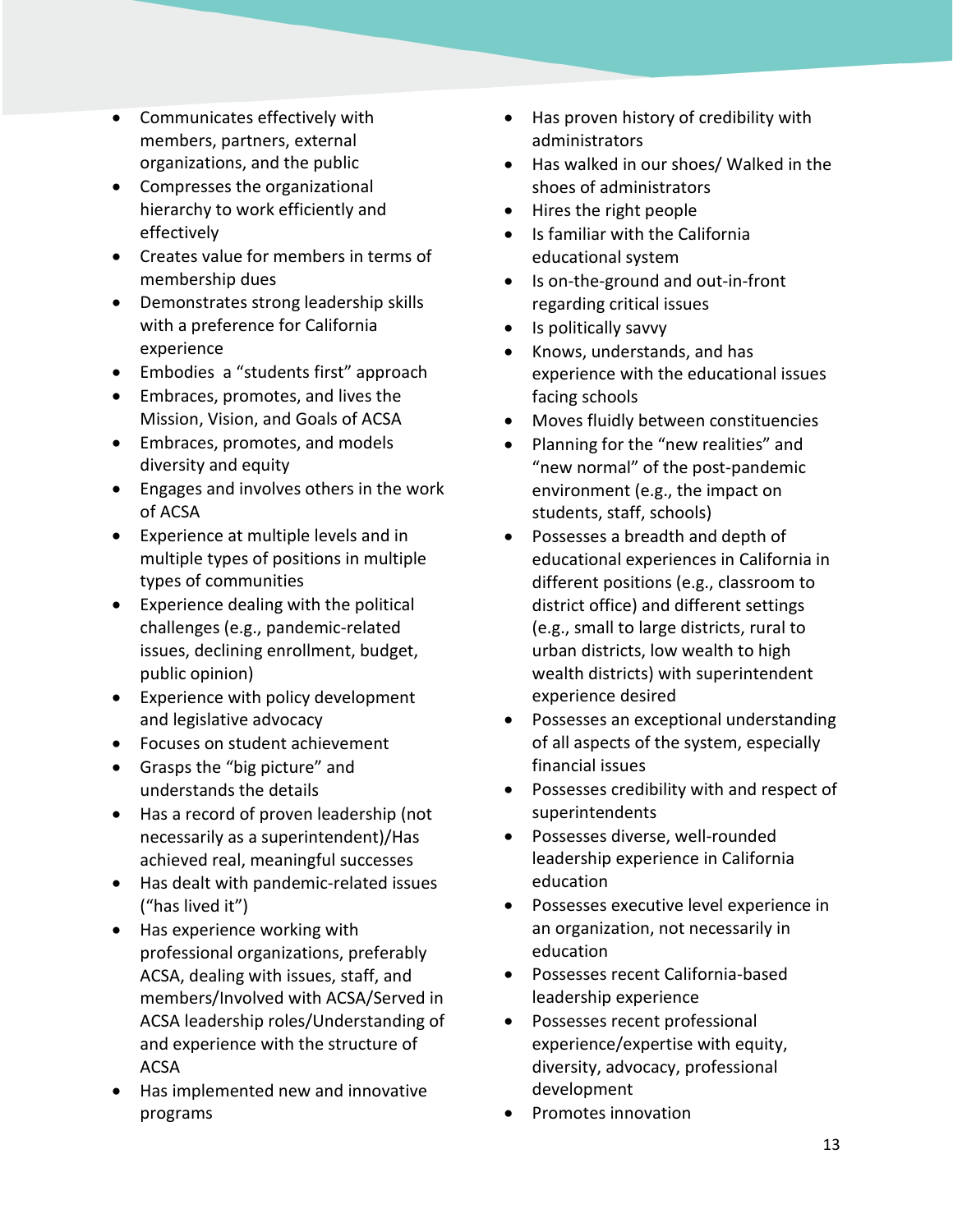- Proven history of guiding an organization
- Proven history of success in different roles and settings
- Strong background/experience in governmental relations
- Supports site administrators
- Understanding of Governmental Relations
- Understanding of how students learn (e.g., learning theory)
- Understands and has experience with the California educational and political systems
- Understands the challenges of representing diverse districts (e.g., rural/urban, small/large, poor/wealthy,

# **Personal Characteristics/Traits**

- "Can do" attitude
- Able to maneuver in whatever realm he/she is operating (e.g., Governor's office in the AM and 3<sup>rd</sup> grade classroom in the PM)/ Knows how to conduct himself/herself in different environments
- Able to say "I'm sorry"/Admits mistakes
- Action oriented
- Actively engaged
- Advocate
- Approachable/Accessible
- Authentic/Real (e.g., not lip service)/Down-to-earth/Genuine
- Big picture person
- Breath of fresh air
- Build relationships
- Can build relationships
- Champion for education/students
- Change agent ("not afraid of change")
- Charismatic ("wows you")
- Collegial
- Commands respect

declining/growth enrollment, changing demographics, English Language Learners, integrating technology)

- Understands the divisions that the pandemic has created and has experience massaging the issues
- Understands the issues facing California education (e.g., budget, demographics, fires, COVID, declining enrollment, staffing)
- Values, supports, and engages staff
- Willing to look at issues through a different lens
- Willing to make the hard/unpopular decisions that need to be made in the interest of education
- Communicator
- Compassionate (e.g., can lean on for support)
- Connects with people both professionally and socially/Relatable/Relates to people
- **Effective**
- Empathic
- Energetic/High energy
- Engaged in the work/Committed
- Engages others
- Experienced
- Has walked in our shoes
- In the know/Knowledgeable/Up to date
- Inclusive
- Inspires/motivates people to follow ("You want to go with this person.")/ Pumps up people
- Integrity
- Knowledgeable (has answers), but not afraid to ask for assistance/input
- Knows and engages people
- Leads by example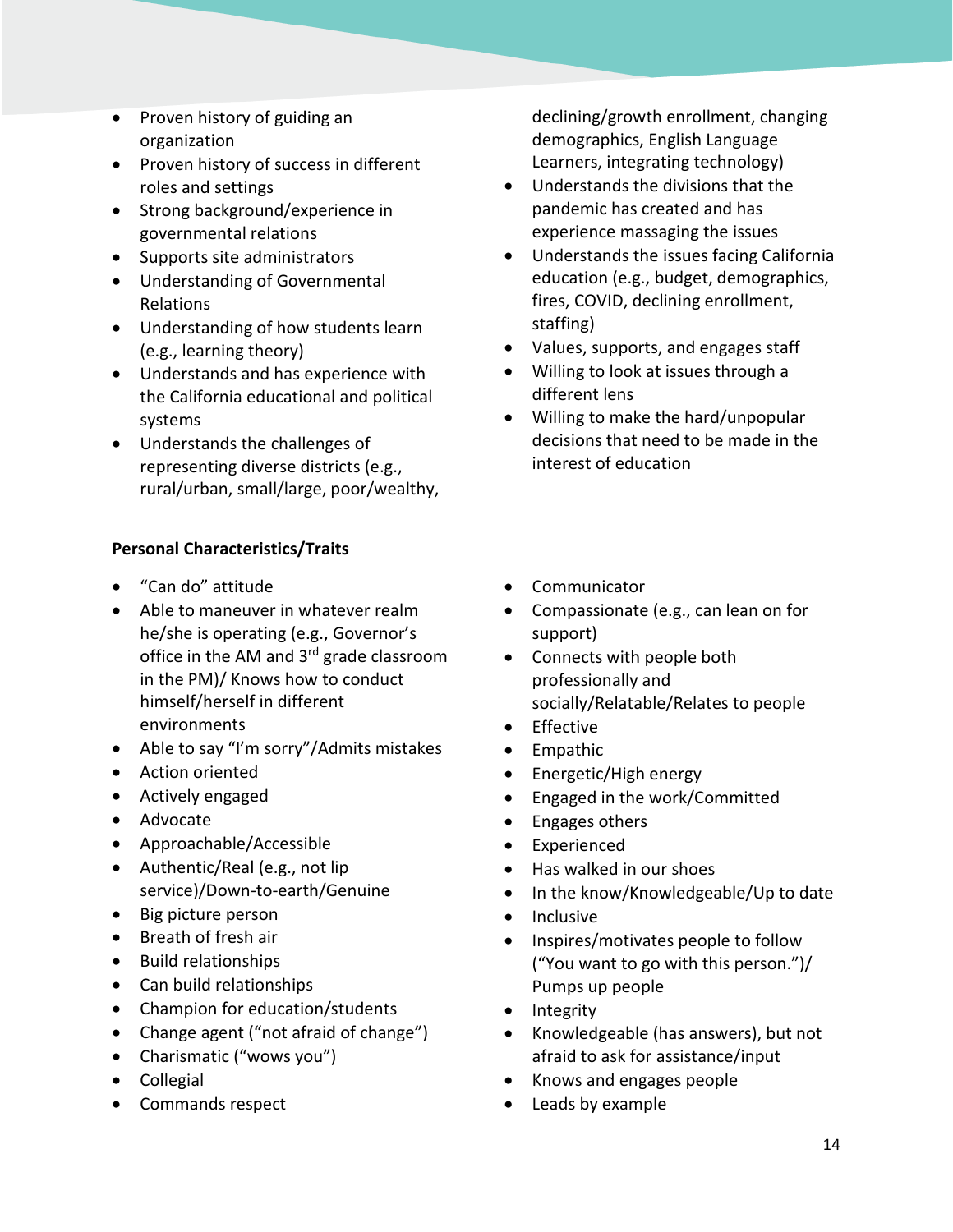- Lifelong learner
- Listener/Listens
- Lived in multiple communities
- Makes a difference
- Models leadership
- Open to new ideas/Openminded/Openness
- Optimist ("glass is  $\frac{1}{2}$  full")
- Organized
- Passionate about education and students
- Person of character
- Personable
- Politically savvy
- Possesses a leadership style or aura/Has a presence
- Proactive (doesn't sit on things)
- Professional
- Rallies people to action

#### **Focus Group #2 Summary - Participants:**

- Human Resources
- Classified Educational Leaders
- Equity
- Curriculum, Instruction, & Accountability

#### **Strengths**

- Advocates for what is right for education/Actively advocates on educational legislation
- Advocates on major educational issues that impact students and staff
- Became more inclusive in relation to California's diversity
- Builds connections/networks/partnerships
- Came together with labor partners to review decisions and policies during the pandemic
- Communicates timely, relevant, useful information to members using multiple
- Realist
- Relevant
- Respected/Respectful
- Responsive Innovative
- Sense of humor/Can laugh at self
- Solutions oriented
- Straight shooter, even if it's not what you want to hear/Truth teller/Doesn't sugarcoat things
- Student-focused/Student-centered
- **Supportive**
- Team-builder
- Understanding
- Values others
- Visible
- Visionary/Plans for today and beyond
- Walks the talk
- Wants the job/Committed to ACSA
- Business Services
- Student Services & Special Education
- **Superintendents**

communication methods/Has expanded and enhanced communication to address critical issues/Provided timely and useful information to address pandemic-related issues (e.g., constantly changing regulations and policies)

- Creates opportunities for Regions and Councils to interact on issues
- Engages members in local, region, and state activities and opportunities for leadership
- Engages with and is accessible to Sacramento decision-makers/Staff housed in Sacramento near the Capitol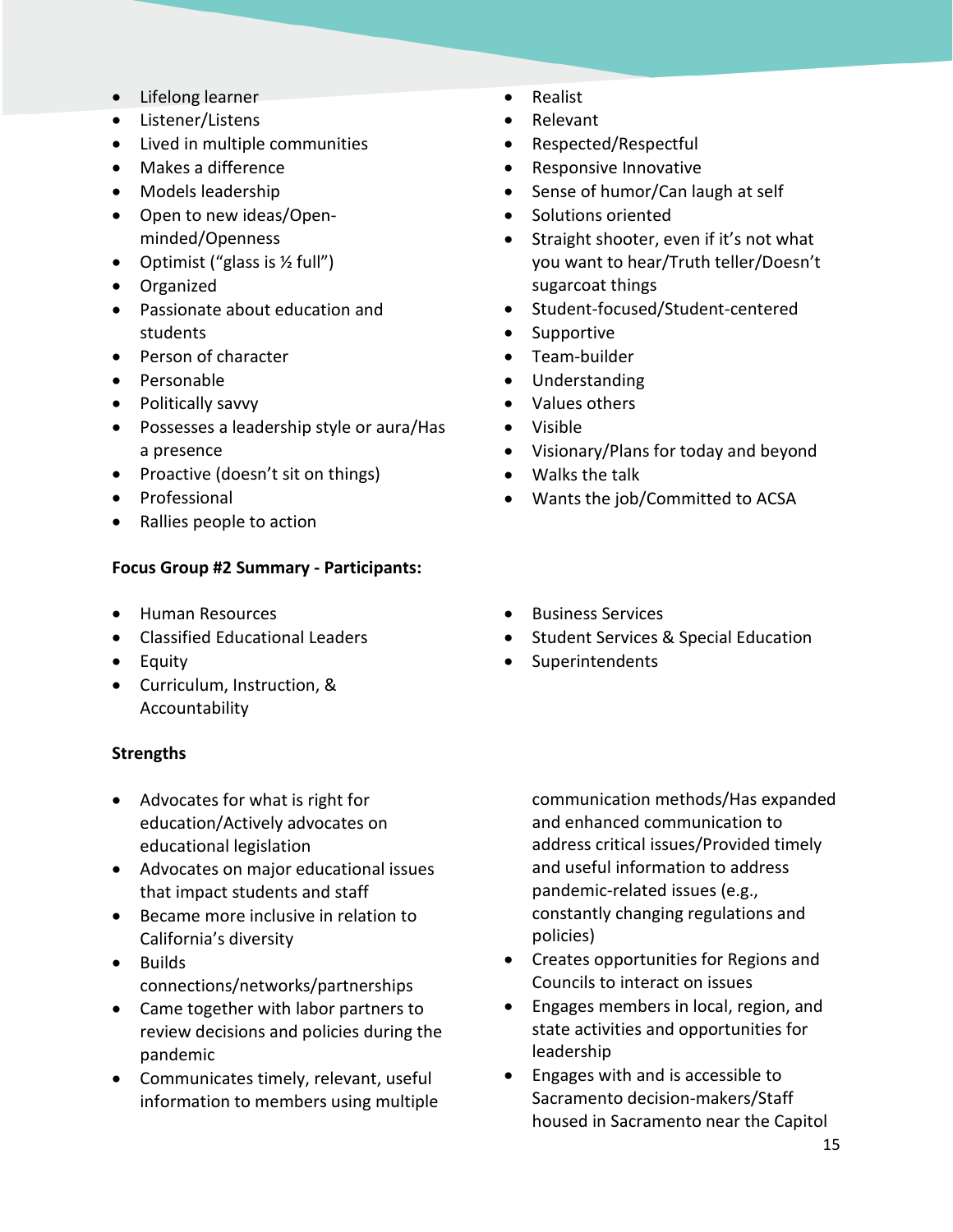- Enhanced ACSA's presence in Sacramento/political arena during the pandemic
- Focuses on equity and access issues
- Has an amazing and strong Governmental Relations team to advocate for ACSA's positions
- Joins with other educational management partners to take positions on issues
- Navigated pandemic-related issues effectively and efficiently in a flexible manner ( e.g., provided members with timely and relevant information)
- Offers high quality professional development (e.g., Symposiums, Summits, Academies, webinars) ("a great deal of time, effort, and thought goes into planning these events")
- Offers Legislative Action Day to connect members with legislators ("a highlight for many members")
- Opened weekly Superintendents Council meetings to all superintendents/Provided timely communication opportunities for discussion and questions on critical issues
- Pivoted quickly and demonstrated flexibility in uncertain times (i.e., constantly changing regulations) so that schools could respond to pandemicrelated issues
- Proactive advocacy played a pivotal role in establishing direction and policies regarding pandemic-related issues
- Promotes education with the "One Voice" campaign

# **Challenges/Issues**

- Adapting to the "new normal"
- Addressing never-ending issues in and challenges to education
- Promotes equal access for special education students
- Promotes professional and personal relationships within a hierarchical organizational structure (i.e., networking)
- Provides many networking learning opportunities (e.g., virtual lunch meetings, webinars)/Provides networking
- Provides value for one's membership dues (e.g., legal assistance, mentoring)
- Publishes two quality publications that provide both quick and in-depth information and are relevant because they are peer-written
- Reaches out to members
- Recognizes students with Every Child Counts Symposium ("has been significantly improved")
- Responded and provided feedback to state agencies regarding pandemicrelated guidelines and regulations
- Solicited greater input from administrators in the field
- Staff provides a personal touch/ Timely response from a great staff
- Stepped up its advocacy with the Governor's Officer, Legislature, and CDE and on pandemic-related issues and state budget/Has a strong Governmental Relations team
- Supports Charters (support from executives, staff, and volunteers)
- Supports members (e.g., professional development, legal support, advocacy)
- Addressing staff turnover (loss of institutional knowledge)/ Attracting and retaining staff/Building a strong leadership team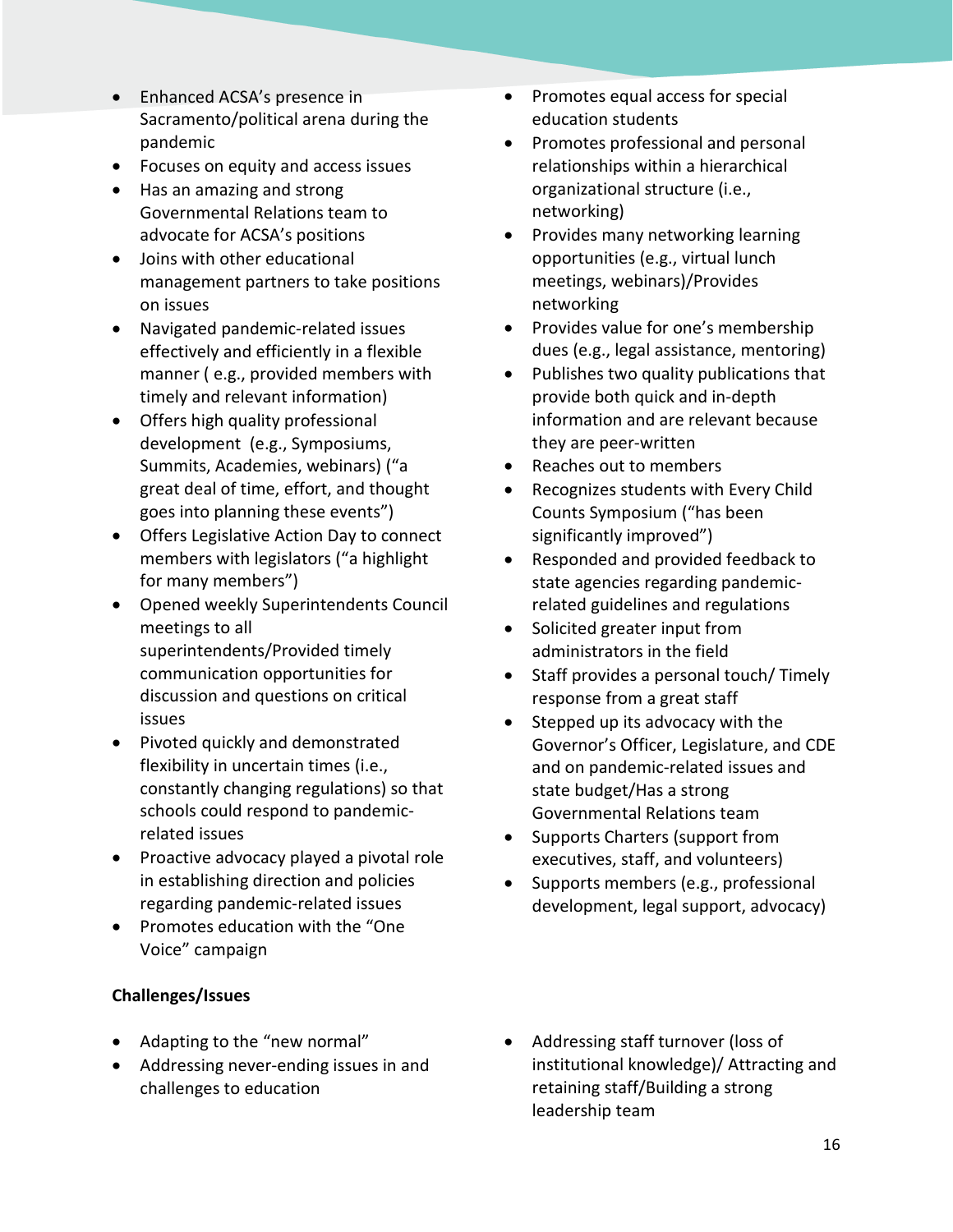- Advocating for education with the Governor's Office, Legislature, CDE, and other state/federal agencies
- Attracting and retaining members, especially newer/younger members
- Balancing political and social justice advocacy without losing sight of either or the focus on students
- Being available and present for members
- Being member driven, which is an issue in smaller regions
- Being the voice of education in the public dialogue
- Broadening efforts to include and engage all members, Councils and Committees equally
- Building upon the networking that developed in response to the pandemic
- Communicating the purpose and intent of the Association's efforts at all levels (e.g., charter, region, state) in a clear and transparent manner
- Communicating with members in a timely manner with pertinent information/ Enhancing the flow of information to all members
- Dealing with political viewpoints on the opposite ends of the spectrum while providing quality education for all students
- Enhancing legislative advocacy at local, state, and federal to support policies that promote the achievement of all students
- Ensuring that the Association continues to have the ear of the Governor and Legislature
- Ensuring that the voice of superintendents is heard
- Finding balance between interests of superintendents and other administrators in the Association (e.g., the number of superintendents compared to the overall membership)
- Focusing on curriculum and instruction to ensure equal access for all student
- Helping districts address the personnel shortages
- Listening to and hearing the issues of all members no matter their position
- Making ACSA more accessible and relevant to site level administrators
- Promoting the value of membership
- Providing the space for people to do their work
- Providing a representative platform to discuss and advocate for quality education
- Providing mental health assistance (e.g., everyone is carrying a heavy load)
- Providing more than lip service to equity issues/Fully committing to the equity movements (i.e., making the hard decisions)
- Providing support for administrators to effectively meet challenging parents and the public at board meetings and other school/district meetings (e.g., managing conflict)
- Reaching out to and engaging all 17,000 members
- Selling the benefits of ACSA membership to non-members
- Serving as a "front facing" Executive Director
- Supporting ACSA staff to support members
- Supporting the diverse needs of all administrators
- Transitioning out the pandemic to the "new normal/new reality" while balancing diverse and often competing interests between districts as well as within districts
- Understanding that it is not possible to fully replicate successful people/Need to work within the person and system
- Understanding the diversity of California and the impact on schools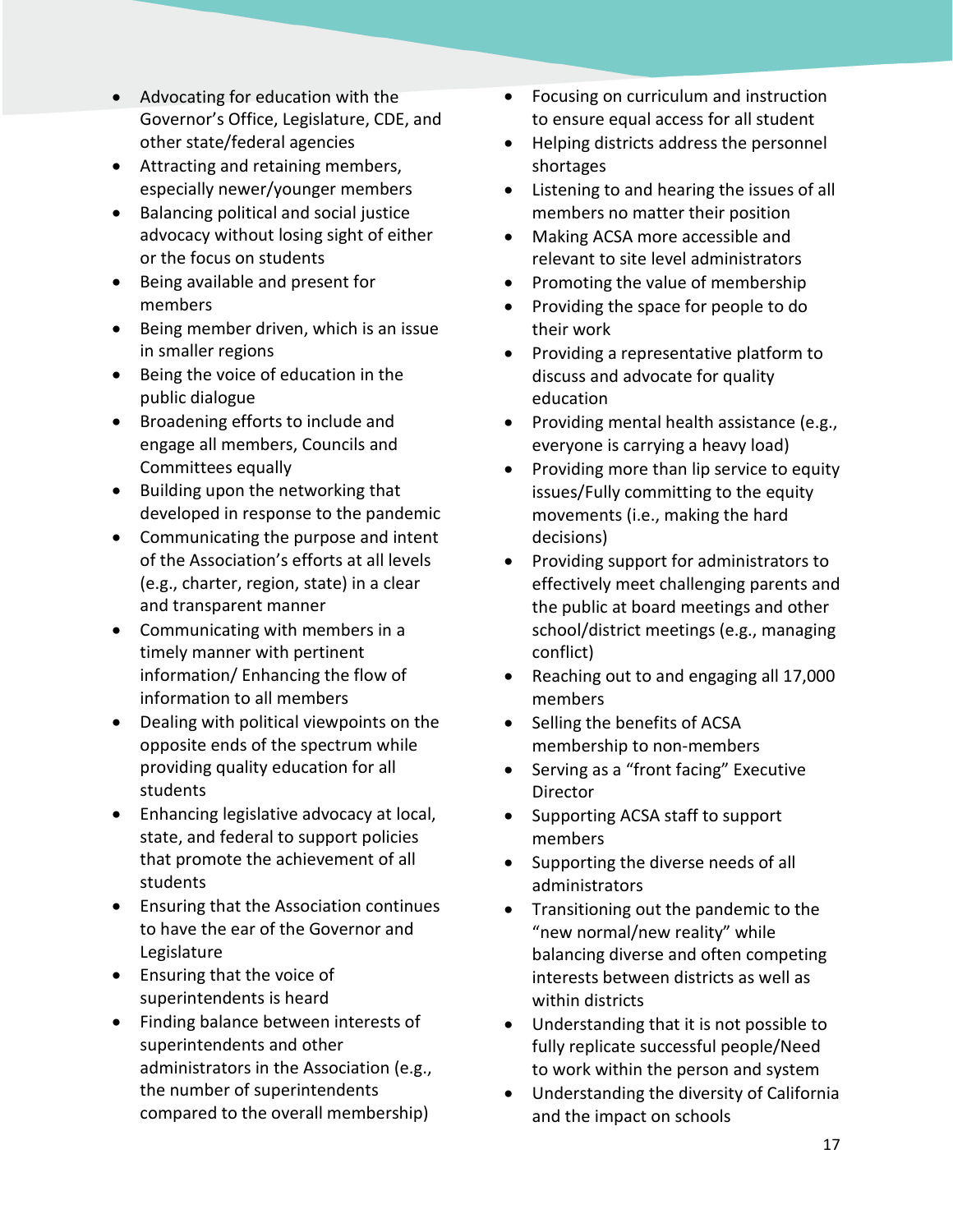- Understanding who and what drives the organization
- Unifying the diverse segments of the Association to serve as one voice for education
- Using input and feedback from Councils
- Using internal knowledge and expertise of members to inform and drive decisions (e.g., draw on the knowledge and expertise of business

#### **Professional Experiences/Qualifications**

- Ability to reshape the educational landscape
- Achieved real, meaningful success
- Avoids creating tension/Reduces tensions
- Brings diversity to ACSA
- Builds capacity in others to address equity and access issues
- Builds confidence in ACSA
- Builds professional relationships and connections
- Builds stakeholder buy in to change the culture/Moves the Association forward
- Commands respect of colleagues as a leader
- Compresses the organizational hierarchy to work efficiently and effectively
- Demonstrated leadership capacity to achieve results, preferably in California
- Demonstrates strong leadership skills that drive achievement
- Engages and involves stakeholders
- Establishes priorities and uses available resources and/or generates new resources to meet the priorities
- Evaluates the current situation and plans necessary changes while honoring traditions (i.e., goes slow to go faster, farther)
- Experience as a superintendent or another high-level district position in

administrators; would lead to more dual ACSA/CASBO members)

- Utilizing Business Services members for information to inform decisions (e.g., the impact of changing starting/ending times on the whole system)
- Working with the Governor's Office and building stronger connections

California due to the complexity of California's issues

- Experience developing and implementing a Strategic Plan/Experience writing, implementing, and evaluating plans
- Experience with different types of districts and understands the concerns in each type of district
- Experience in multiple roles (e.g., teacher to superintendent) in various settings (e.g., geographical, demographic, funding, large and small districts, urban and rural districts)
- Experience in the political arena and understands the political realities/Is political and can "play in the sandbox"
- Experience in the educational system or related field
- Experience in working in situations that have placed him/her in direct contact with students, especially special needs students (e.g., more than a district or county office position)/ Understands and supports Special Education
- Experience of successfully working with state government
- Experience with the many changes in recent years and the current issues (e.g., pandemic-related issues, funding, new regulations)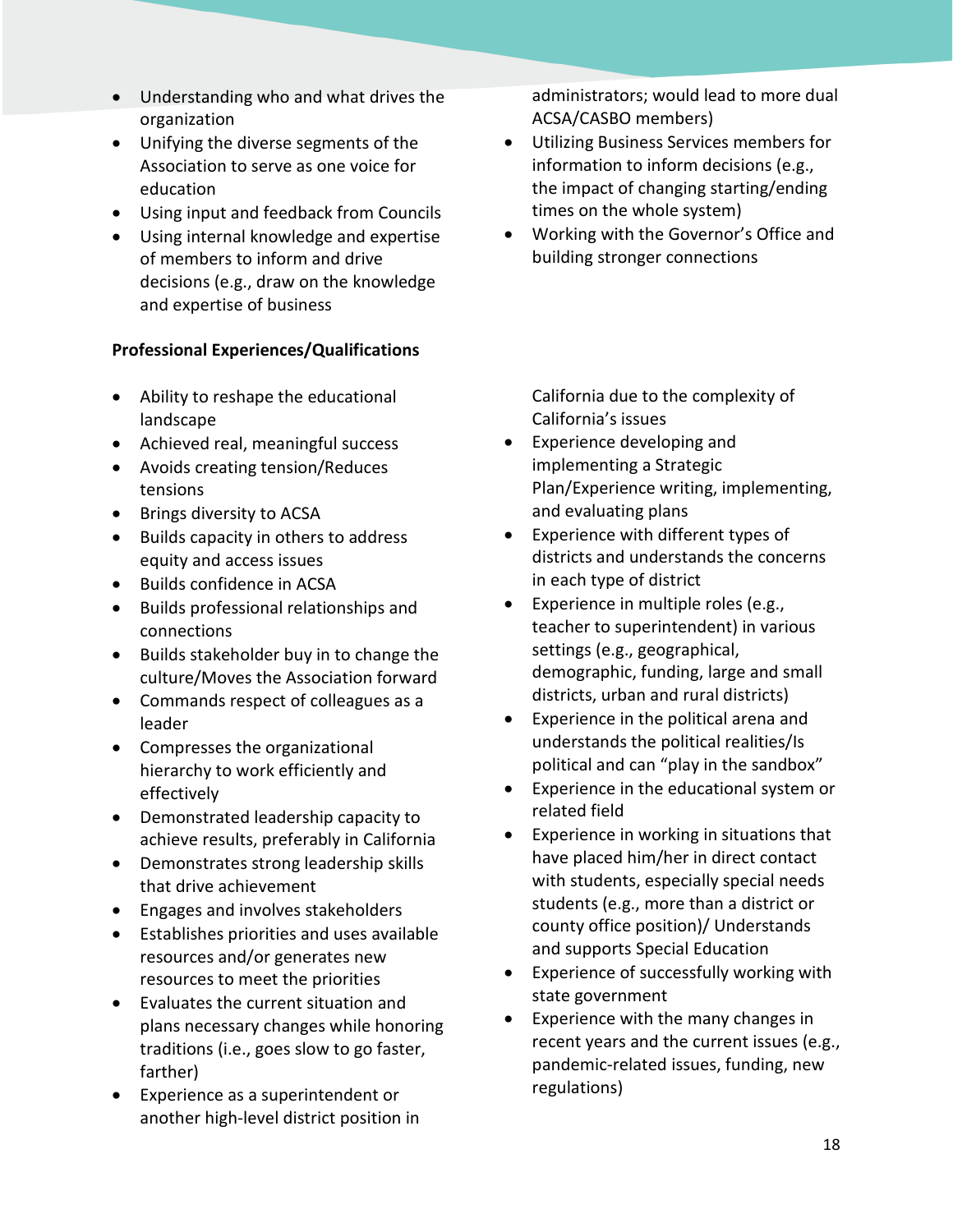- Experience working in diverse and economically disadvantaged districts
- Has a proven record of success
- Has a track record of proven leadership (not necessarily as a superintendent)
- Has diverse leadership experience (e.g., North vs. South, small vs. large, urban vs. rural, low wealth vs. high wealth, demographics)
- Identifies areas for improvement and commits to making the improvements
- Is at the forefront of educational conversations
- Is Bilingual, Spanish preferred
- Is focused on equity and access/Can address these issues and push for improvement
- Is out-in-front and on-the-ground regarding critical issues/Leader who is the forefront
- Knowledge of and experience with ACSA's operations, services, programs, and strategic plan)
- Knows how to build and lead teams
- Knows the political players and has the political connections/relationships to influence/drive decisions in Sacramento (e.g., Governor's Office, Legislature, CDE, other State agencies)
- Listens to/considers all viewpoints before making decisions
- Looks at the impact of issues/decisions on students
- Possesses an equity focus
- Possesses recent professional experience/expertise with equity, diversity, advocacy, professional development
- Prioritizes goals

# **Personal Characteristics/Traits**

• "Able to walk on water" and "fight off unreasonable forces" (e.g., "the usual traits")

- Promotes innovation and creativity within the organization
- Pushes back on the Governor and conveys the impact of decisions on students, schools, districts, and members
- Recognizes the value and expertise of Council and Committee members
- Seeks win-win solutions/Ability to compromise
- Stands up and is a voice for education
- Student-focused
- Supports work at the local level to meet the needs of the local members while operating within an Association (e.g., recognizes one size doesn't fit all)
- Takes a balanced approach on issues/Represents the members on issues
- Takes a proactive approach to issues
- Understands the organizational and political nuances
- Understands and takes the broader view (i.e., the big picture) on issues and the understands the implications of decisions on students and schools
- Understands organizational structures and operations
- Understands the fiscal ramifications of running schools
- Understands the issues facing California education (e.g., budget, demographics, fires, COVID, declining enrollment, staffing)
- Values taking new, different approaches/strategies to problems
- Willing to change programs and practices to promote improvement
- "Member driven" mindset
- Ability to change
- Accessible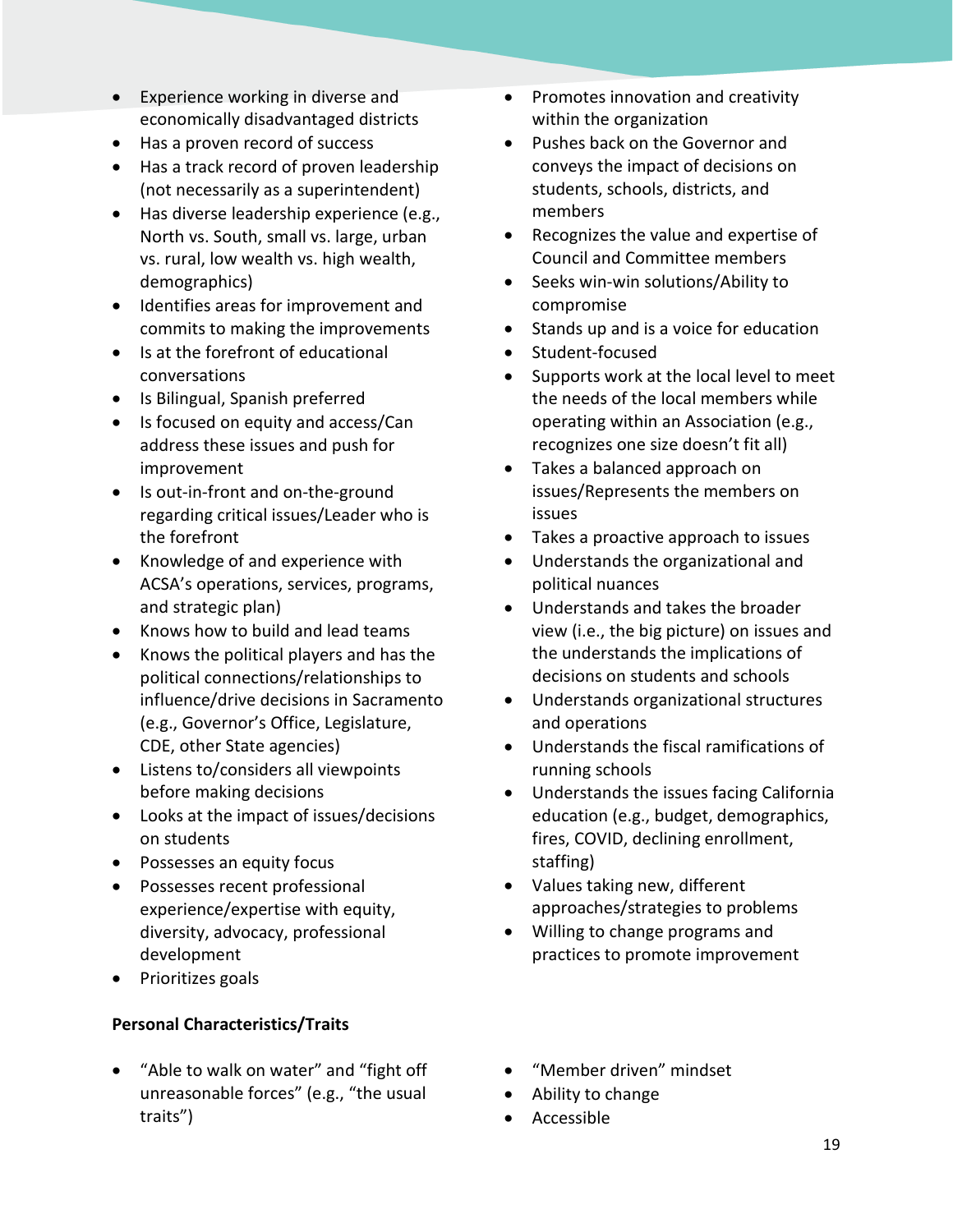- Acknowledges/recognizes people
- Approachable
- Articulate
- Avoids tensions
- Brings diversity to the Association
- Builds capacity
- Collaborative
- Commands respect
- Committed
- Communicator
- Compromiser
- Confident
- Consensus builder
- Credible
- Empathetic
- Experienced
- Genuine/Real
- Helps others learn
- Inclusive
- Innovative
- Knowledgeable
- Leader

#### **Focus Group Summary #3 Participants**

- Board of Directors
- Leadership Assembly

#### **Strengths**

- Accessible to Sacramento decisionmakers during the pandemic
- Adapts services and programs (e.g., professional development, meetings) to the changing environment, especially during the pandemic
- Advocates for and supports members with a strong Governmental Relations team/Engages in meaningful, effective legislative advocacy with a strong Governmental Relations team ("Has paved the way for what is good for kids")
- Learns from failure
- Life-long learner
- Listener
- Manages conflict
- Open to diverse points of view
- Perseverance
- Personable
- Polished and sophisticated
- Politically savvy
- Proactive, not reactive
- Results driven
- Sees multiple perspectives
- Self-aware
- Solutions-oriented
- Stickiness
- Super-person
- Supportive
- Team-builder
- Understanding
- Values others
- Willingness to change
- Region Presidents
- Region VPs for Leg Action
- Advocates for equity, inclusion, access, and diversity
- Advocates for students and schools with a great Governmental Relations team/"Is the voice for students")
- Advocates to protect administrators in the field
- Allows members to be as involved as they wish (e.g., provides the opportunities)
- Becoming more inclusive
- Bridges issues to build common ground among diverse members and districts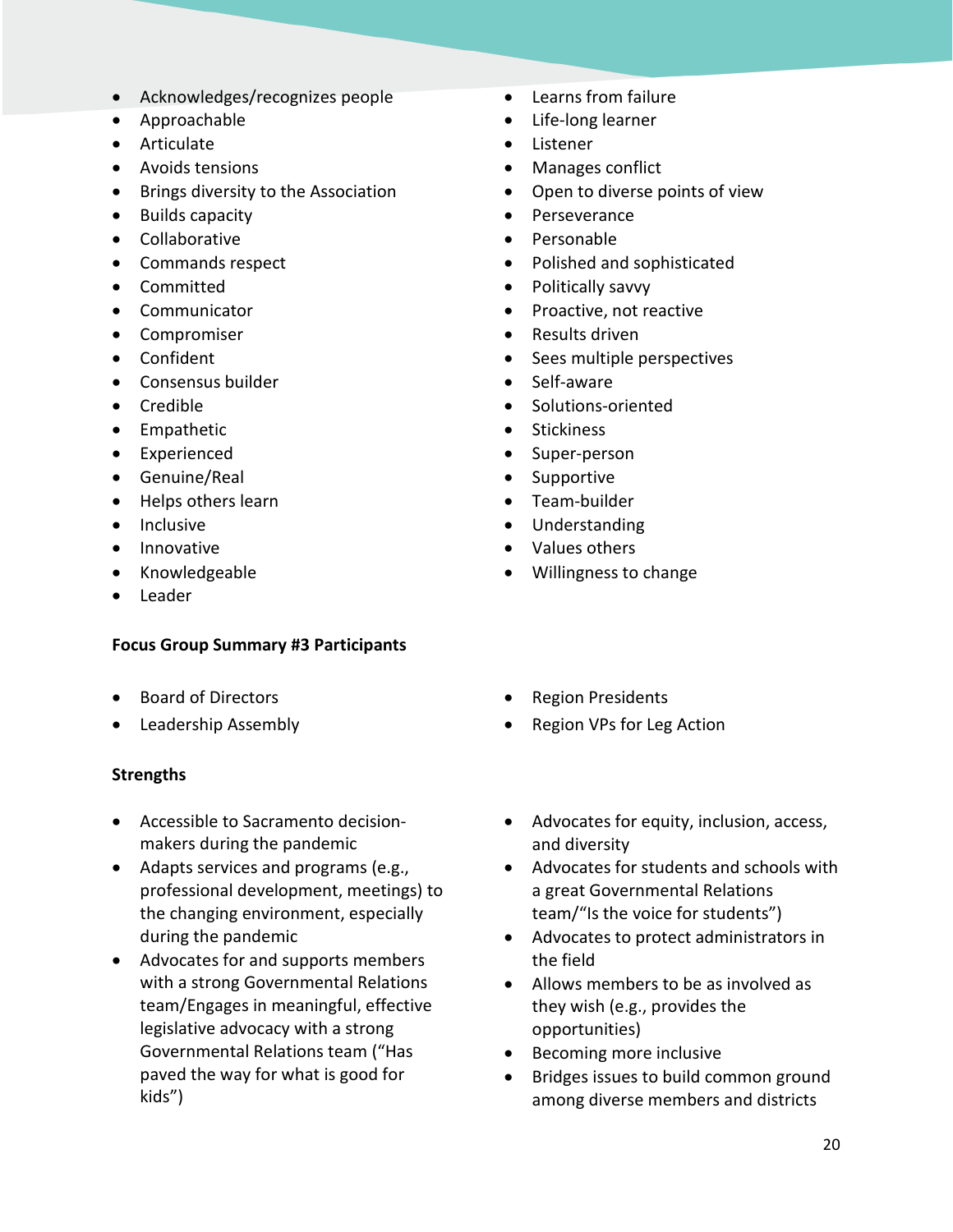- Builds capacity and creates advantages and opportunities for members who choose to participate in ACSA
- Builds members' leadership capacity through relevant, meaningful professional development programs (e.g., Symposiums, Summits, Academics, Institutes, Webinars) and opportunities to lead within the organization/Develops future leaders and moves careers forward
- Builds relations between Charters, Regions, and State ACSA
- Collaborated with labor partners to review decisions on pandemic-related issues
- Communicates effectively with members through various means (e.g., lunchtime webinars, email, evening chats, publications)/Communicates relevant information in a timely manner
- Developed a stronger advocacy and greater influence in Sacramento and Washington, D.C./Known more to the Legislature through an effective Governmental Relations team/
- Develops legislation and policies to support students and schools through the Governmental Relations team
- Develops resources and talking points on critical issues (e.g., pandemic)
- Enhances efforts to solicit input from members on issues
- Established a direction and asked Charters to align their efforts with the state direction
- Expanded its influence during the pandemic
- Includes students as a major focus
- Inspires and welcomes members/Inspires members to go the next mile
- Is a strong voice for education at both the state and national level
- Keeps members informed on legislation
- Listens intently to the different needs, concerns, and viewpoints of a diverse membership
- Offers virtual professional development that enhances members' access
- Offers outstanding professional development/trainings (e.g., Symposiums, Institutes, Academies)/Offers the powerful Women's Leadership Summit
- Opened weekly meetings to Superintendents Council to expand communication on and discussion of issues
- Pivoted and showed flexibility during the pandemic and provided timely, relevant information and guidance
- Promotes camaraderie and friendship through networking opportunities
- Provided care packages for those participating in the 2020 virtual Summit (i.e., nice personal touch)
- Provides high quality ("better than everything else"), meaningful education/professional development
- Provides immediate access to high-quality resources
- Provides members with timely and relevant information on issues
- Provides mentoring and coaching for members
- Provides opportunities for networking especially in areas where there are few administrators
- Provides opportunities for personal and professional growth
- Provides professional development opportunities that are relevant and help prepare administrators for new positions as well as enhance existing knowledge and skills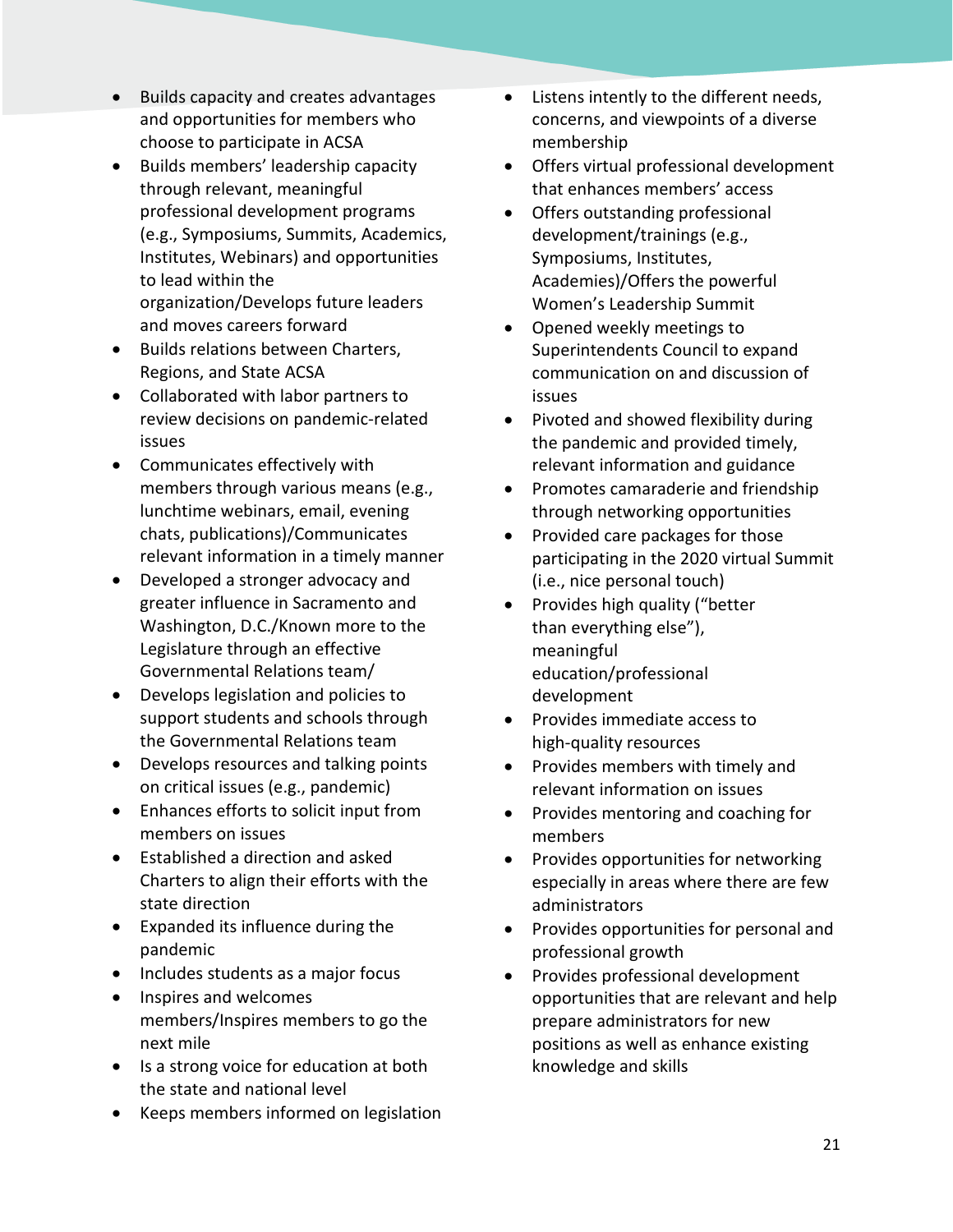- Recognizes, celebrates, and highlights success (e.g., Administrators of the Year, Every Student Succeeding)
- Serves as a voice for educational leaders
- Solicits input on issues from members
- Staff is caring, supportive, responsive, and provides the personal touch
- Supports and promotes equity and

# **Challenges/Issues**

- Acknowledging not everyone is on the same page regarding political issues and finding a common ground on what is best for students
- Acknowledging that subgroups (e.g., CALSA, CAASA) have formed to have a safe place, embracing them, and partnering with them/*Different viewpoint:* Understanding the needs of these subgroups and meeting those needs under the umbrella of ACSA)
- Addressing educational needs of students, staff, and families in the post-COVID environment ("the new normal")
- Addressing STRS-related issues (e.g., ability to attract staff, employ retirees)
- Addressing the unique and diverse needs in each part of the state
- Advocating for legislation to deal with threats to administrators
- Advocating for students
- Allowing retirees more involvement in ACSA
- Analyzing staff turnover/Attracting and retaining staff/Building a cohesive team
- Assisting districts in filling vacancies (e.g., credentialing issues, STRS issues)
- Attracting and retaining members/Addressing declining membership
- Being recognized by others as "the" educational leader in California
- Believing that all students can learn

access

- Supports building both professional and personal connections/friendships (i.e., networking)
- Supports collaboration and networking through the work of Councils and **Committees**
- Building back morale/Feeling good again
- Building on the strengths, knowledge, and expertise of Councils and Committees
- Building partnerships with and exerting greater influence on colleges and universities to better prepare andsupport teachers and administrators
- Building upon the foundation and momentum that has been established and continuing to move ACSA forward
- Clarifying and aligning the roles and responsibilities of Councils and Committees within ACSA
- Communicating information in a timely manner throughout the organization (i.e., downline members)
- Continuing and enhancing advocacy on the state and national levels (e.g., having the ear of the Governor)
- Continuing the focus on equity, inclusion, and diversity
- Creating an environment in which Councils and Committees can interact, share information, and work collaboratively on common issues (e.g., breaking down silos)
- Dealing with the political realities of divisive public dialogue regarding education/Dismantling or combatting the negative public opinion/mistrust of education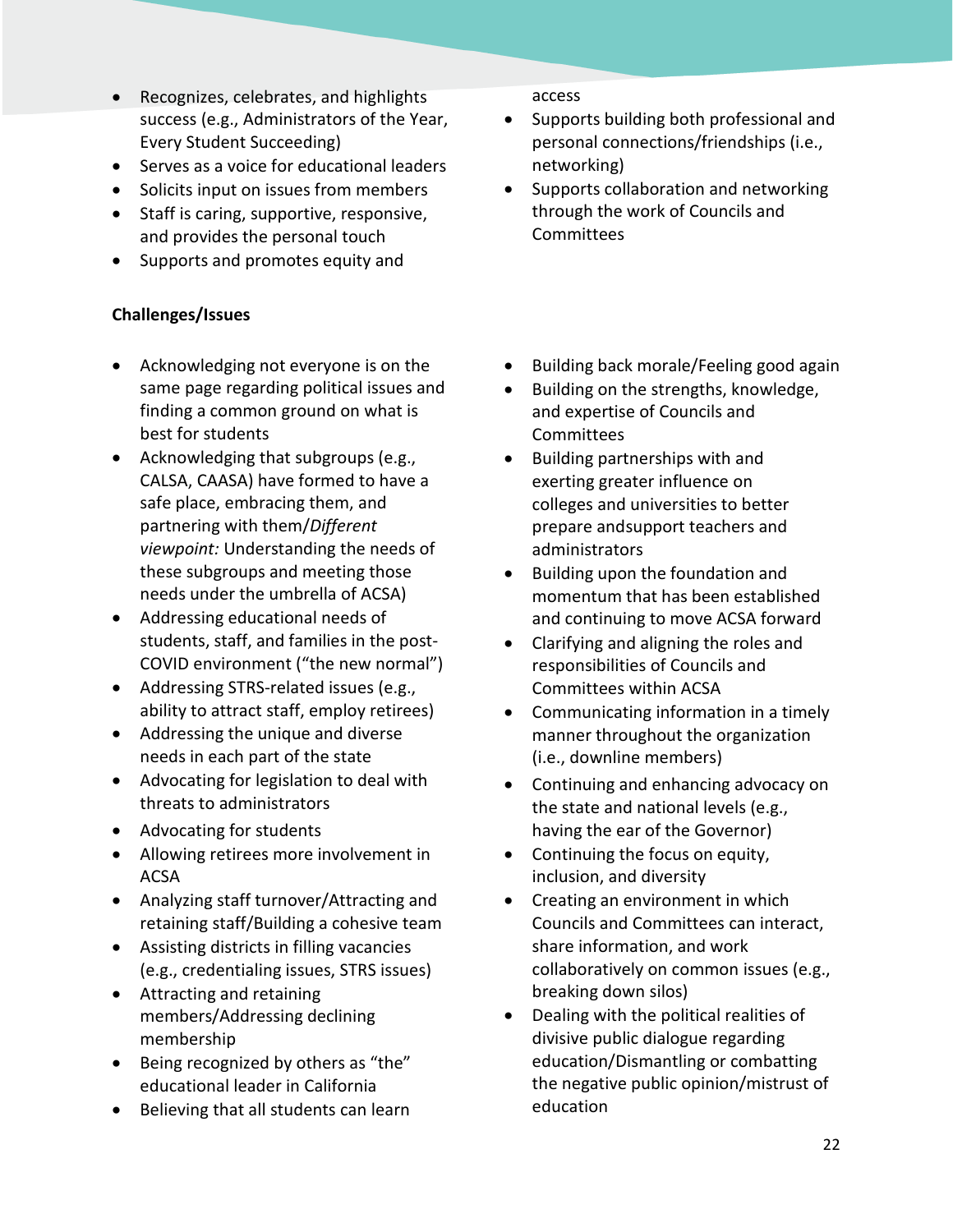- Developing early buy-in from members of the Leadership Assembly
- Developing training and action plan templates to assist Regions reaching out to and serving members
- Developing trainings to address the lack of operational/managerial skills and knowledge in new administrators
- Developing, supporting, and retaining new/young administrators /Engaging younger administrators/Demonstrating the relevance and value of ACSA membership (e.g., engaging members before they need legal support)
- Driving educational change in collaboration with other organizations/associations
- Embracing and promoting equity (i.e., much has been done, but can't let up/need to maintain the focus)
- Engaging and partnering with other organizations to speak with one voice for education
- Enhancing legislative advocacy and developing new methods to advocate
- Enhancing mentoring for new members
- Ensuring a clear understanding of roles of staff and members (e.g., content/actions vs. delivery systems related to professional development)
- Ensuring access to professional development in all Regions of the state
- Ensuring members can express different opinions on issues, that their viewpoints are heard, and that they are included in the decision-making process
- Evaluating and adapting the infrastructure of ACSA to meet present and future issues/challenges
- Examining the different dues structure for assistant principals and principals as well as other administrative positions
- Exploring ways to support principals and assistant principals around the state who do not feel appreciated or

safe

- Filling big shoes while recognizing that there will be change in style
- Finding new ways of bringing meaning to ACSA
- Finding the appropriate balance for the voice of superintendents in the Association
- Focusing on the impact of declining student enrollment on schools and districts
- Getting in front of issues and reacting proactively, not reactively
- Having a clear understanding of the responsibilities and roles of those serving in ACSA leadership roles
- Helping administrators deal with the increasing expectations and demands leading to stress, burnout, resignations, and retirements
- Holding professional development activities in different areas of the state (e.g., holding the Women in School Leadership Forum in the North again)
- Identifying the reasons for staff turnover/Attracting and retaining staff
- Identifying what ACSA needs to do to move to the next level
- Increasing the participation of members in meetings (e.g., virtual meetings increased participation)
- Increasing the organizational focus on equity
- Keep ACSA growing and supporting administrators in the state
- Leading in the post-COVID environment
- Maintaining virtual access to professional development as ACSA returns to in-person professional development
- Making ACSA the premier educational organization
- Navigating crazy times (e.g., COVID, CRT,) while promoting quality education for all students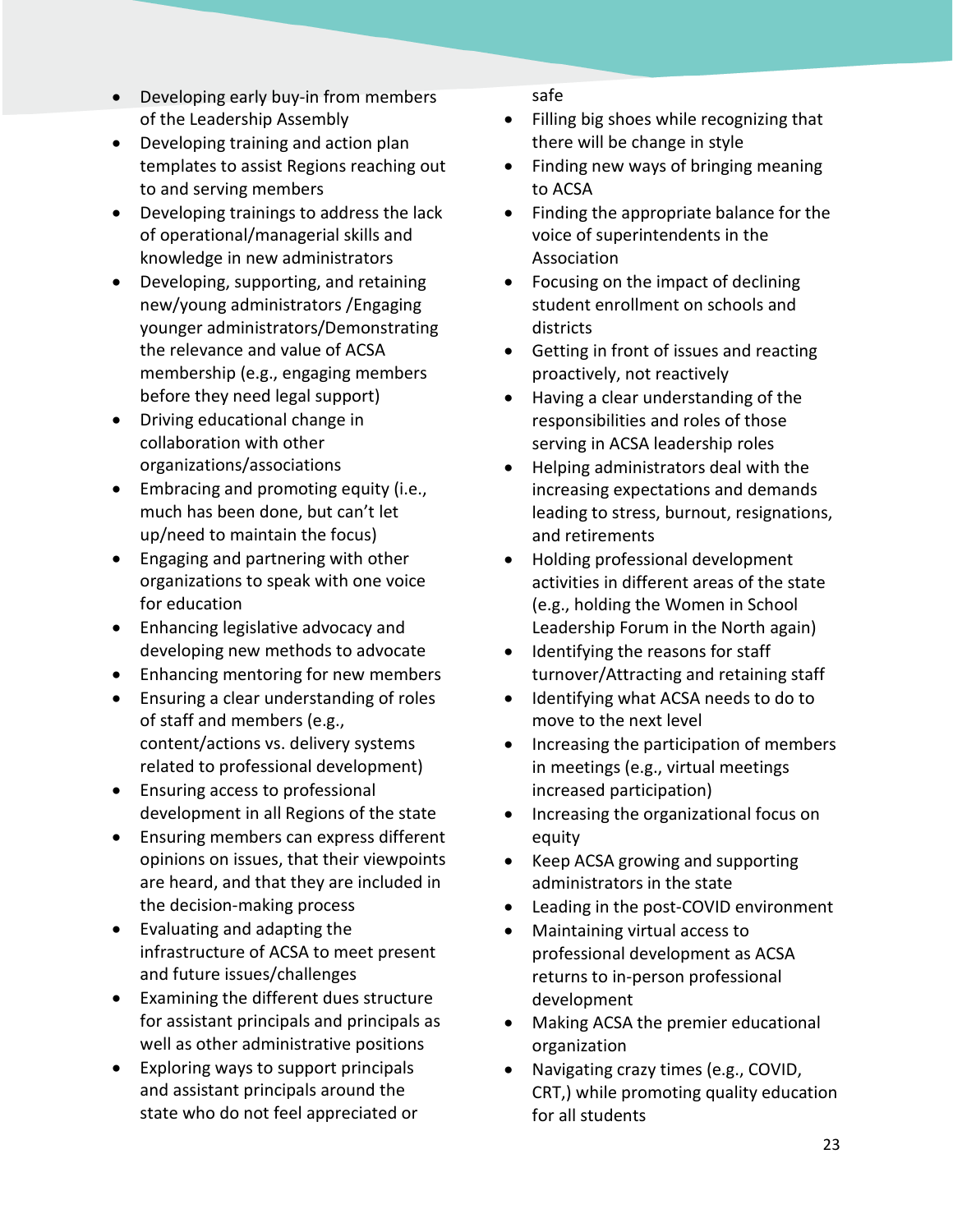- Navigating how to get everyone on the same page while recognizing and honoring differences of opinion
- Paving the way for new ideas/Eliminating potential barriers or challenges
- Planning for the transition from the pandemic to the post-pandemic world and balancing the challenges (e.g., educational, political, health, economic)
- Preparing administrators to handle the operational management component of administration
- Preparing the next generation of leaders
- Preparing to address the next challenges (e.g., vouchers, declining enrollment)/Forward-thinking
- Proactively shaping public opinion on public education
- Providing and advocating for increased legal protection for members (e.g., new challenges created by COVID)/Providing greater opportunities for retirees to participate
- Providing information to members through multiple communication channels
- Providing members with a direct line to ACSA Board and staff
- Providing timely information to Regions (e.g., Streamlining, cleaning up, and updating membership databases)
- Recognizing that districts have different needs and are receiving different resources/Ensuring the equitable distribution of resources
- Recognizing the diverse needs and views in ACSA, but advocating for education with a unified voice
- Reconnecting with ACSA with AASA (i.e., California is the only state that is not an affiliate of AASA)
- Recruiting and retaining members
- Recruiting, supporting, and retaining administrators
- Re-energizing members
- Re-establishing connections/partnerships/affiliations with state and national professional organizations (e.g., ASCD, AASA) and actively engaging with these organizations
- Reflecting and acting on what is needed to promote diversity
- Refreshing and updating the Academies
- Removing barriers to collaboration within the organization
- Serving as "the" voice of education in the face of negative public opinion regarding schools and challenges from segments of the population
- Streamlining organization processes
- Stressing the importance of membership ("Membership Matters")
- Supporting and retaining leaders in challenging times
- Supporting doing what is best for students and education
- Supporting administrators at all levels in facing challenges including actual threats
- Supporting women serving as high school principals
- Taking ACSA to the next level/Building the Strategic Plans/Building on the momentum
- Understanding and adapting to the new reality
- Understanding, connecting, and addressing the diverse needs/challenges of the members, charters, and Regions (e.g., rural vs. urban, small vs large, low wealth vs. high wealth districts, demographics) while providing a unified vision and voice
- Unifying diverse and different needs into one plan of action ("One Voice")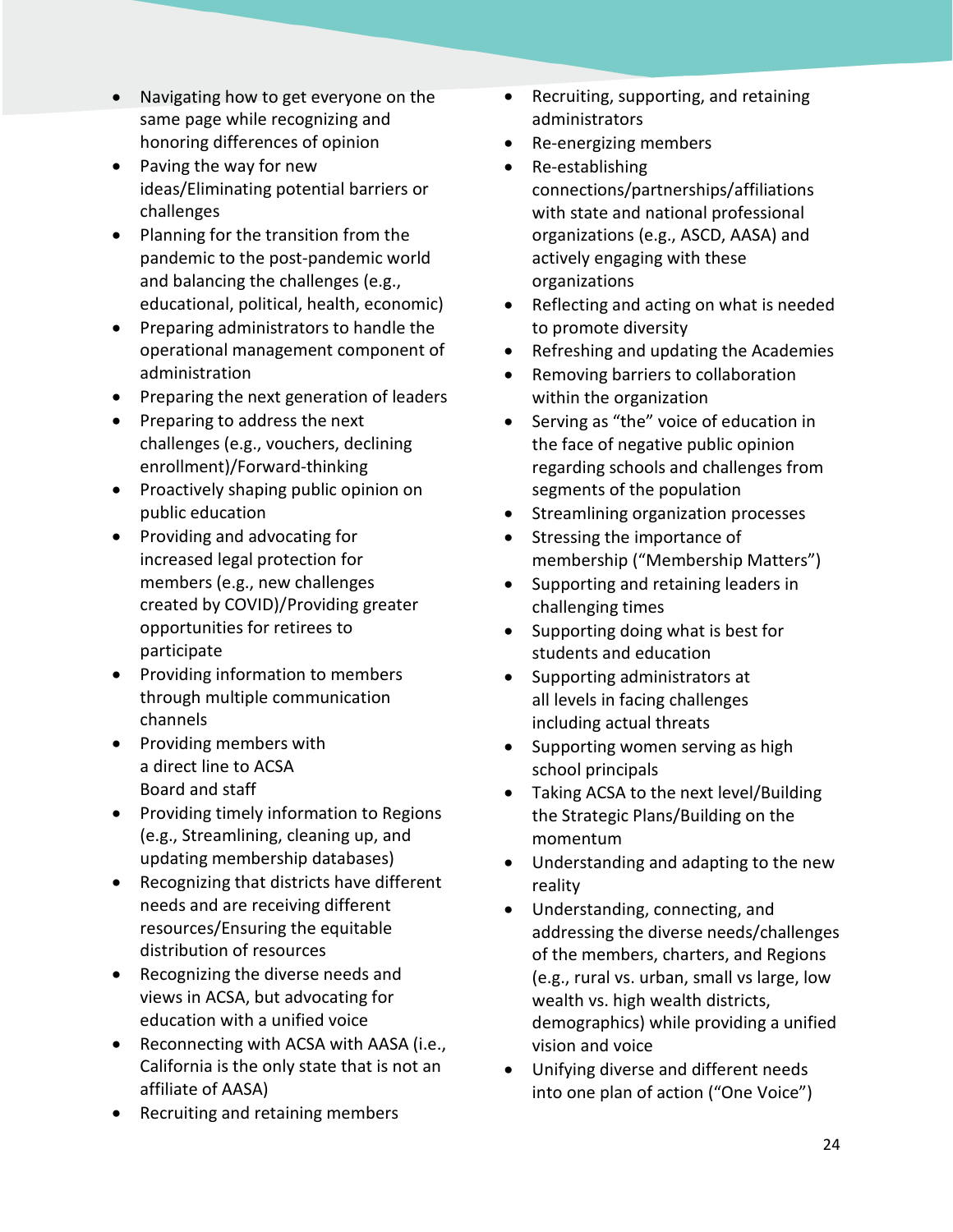- Updating the content of Academies to reflect the current realities (e.g., LCAP, CRT, COVID) and incorporating adult learning theory
- Working with a challenging political atmosphere (e.g., responding to

#### **Professional Experiences/Qualifications**

- "Great leaders come in all shapes and forms"
- Advocates for students, schools, members, and education
- Balances hard work and personal life
- Bases decisions on what is best for students/Student-centered
- Breaks down barriers between General Ed and Special Ed
- Brings a proven track record of working for/with needy students
- Brings diversity to the position/Represents the diversity of California
- Builds coalitions and collaborative partnerships in Sacramento (e.g., the Governor, Legislature, CDE, state agencies) and professional associations and organizations
- Builds coalitions within the Capitol and with other agencies
- Committed to the long-term success of ACSA/ Committed to leading the Association for the long-term
- Communicates a strong message for education
- Embraces and promotes equity, inclusion, and diversity both inside and outside of ACSA
- Employs highly effective communication practices/Possesses strong communication skills in various media
- Establishes credibility with members
- Executive leadership experience (CEO, does not have to have been in

negative public opinion/dialogue regarding education, dealing with implementing COVID-related regulations, addressing the political diversity in communities)

education, if the experience translates to education)/ Experience leading like organizations (degree not necessary)

- Experience as a superintendent (e.g., breadth and depth of knowledge and experience, has worked with boards, in different roles, in different types of districts)
- Experience as a superintendent (okay if the person is a former superintendent)
- Experience as an educational administrator, preferably as a superintendent and a site principal/Educational background or degree in education/Has "boots on the ground" experience of the members/Has "walked the talk" teacher, principal, superintendent
- Experience developing and implementing a strategic plan
- Experience in education in multiple positions (i.e., knows the various roles), superintendent experience desirable, but not required
- Experience running large, complex organizations
- Experience with fiscal oversight and managing a budget
- Experience working in and overseeing a variety of roles/areas (e.g., classroom, site, Personnel, Curriculum, ESL, Special Needs, Business Services, political advocacy, Board relationships)/Has sat in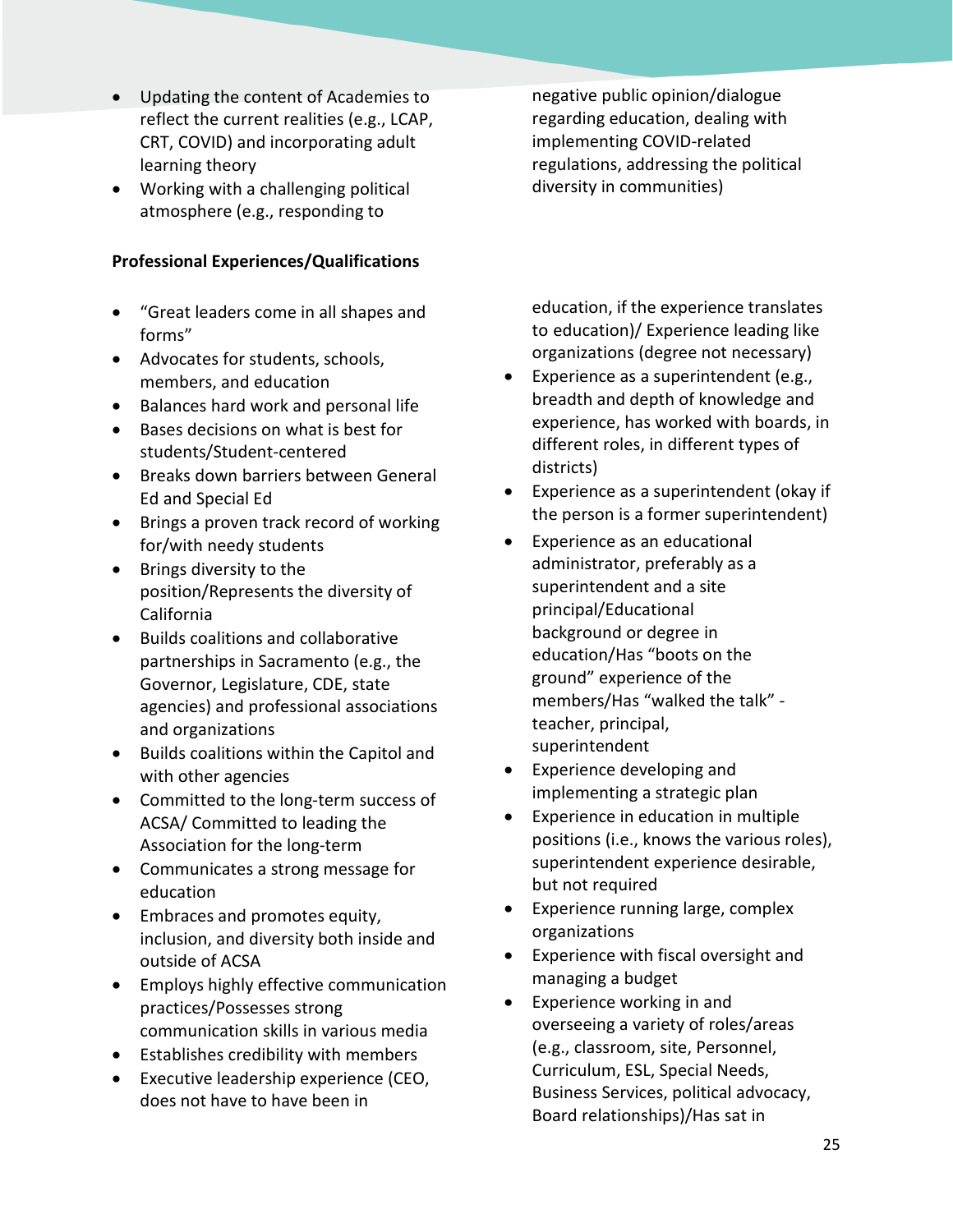different chairs in different types of districts)/Has breadth and depth of educational experience that prepares him/her to understand all aspects of education (e.g., Business, Human Resources, Educational Services)

- Focused 100% on an equity framework
- Gathers input from stakeholders before making decisions
- Has a 30,000-foot view of ACSA, preschool through Adult Education
- Has a keen understanding of the critical issues impacting most members/Laser focus on the Mission, Vision, and Goals of ACSA
- Has a place at the political table in Sacramento and a good relationship with the Governor (e.g., Able to pick up the phone and speak with the Governor)
- Has a strong business sense/mindset (e.g., experience as a CBO)
- Has a track record of successes
- Has a track record with second language learners (SLL)
- Has educational CEO experience
- Has the credibility of members
- Has walked in our shoes
- Helps members get outside of their comfort zones
- Is 100% focused on an equity framework
- Is a voice for students
- Is at the forefront of the educational conversation
- Is bilingual, if possible
- Is empathetic towards students with special needs
- Is focused on equity/can address race and other areas needing improvement
- Is not at the end of his/her career
- Is political and can "play in the sandbox"/ Is on top of governmental issues
- Knows what to advocate for and not ask for unrealistic things
- Leads from different positions (e.g., doesn't always need to lead from the front)/empowers others to lead
- Listens to divergent views in the decision-making process/developing plans
- Looks at the impact of issues/decisions on students
- Opens doors/Removes barriers to success (e.g., not a road blocker)
- Operates with a change mindset
- Partners with organizations and businesses that can generate revenue for operational expenses
- Possesses a 30,000' view of education and ACSA, but translates ideas into action
- Possesses knowledge of/has relationships with statewide agencies (SDE, Special Ed, Governor's Office)
- Practices inclusive leadership, not top down
- Prioritizes goals and implements plans to achieve the goals
- Provides stability to the organization
- Pushes back on the Governor and talks about the local impact of state decisions and actions
- Serves as the voice of students/Studentcentered
- Shapes leaders to achieve the Mission and Vision
- Solicits input from members
- Speaks "our" language
- Supports diversity (i.e., has promoted female leaders and persons of color)
- Supports greater collaboration between general education and special education
- Supports proactive, preventive service to support students
- Talks with and influences governmental leaders at the local, state, and national levels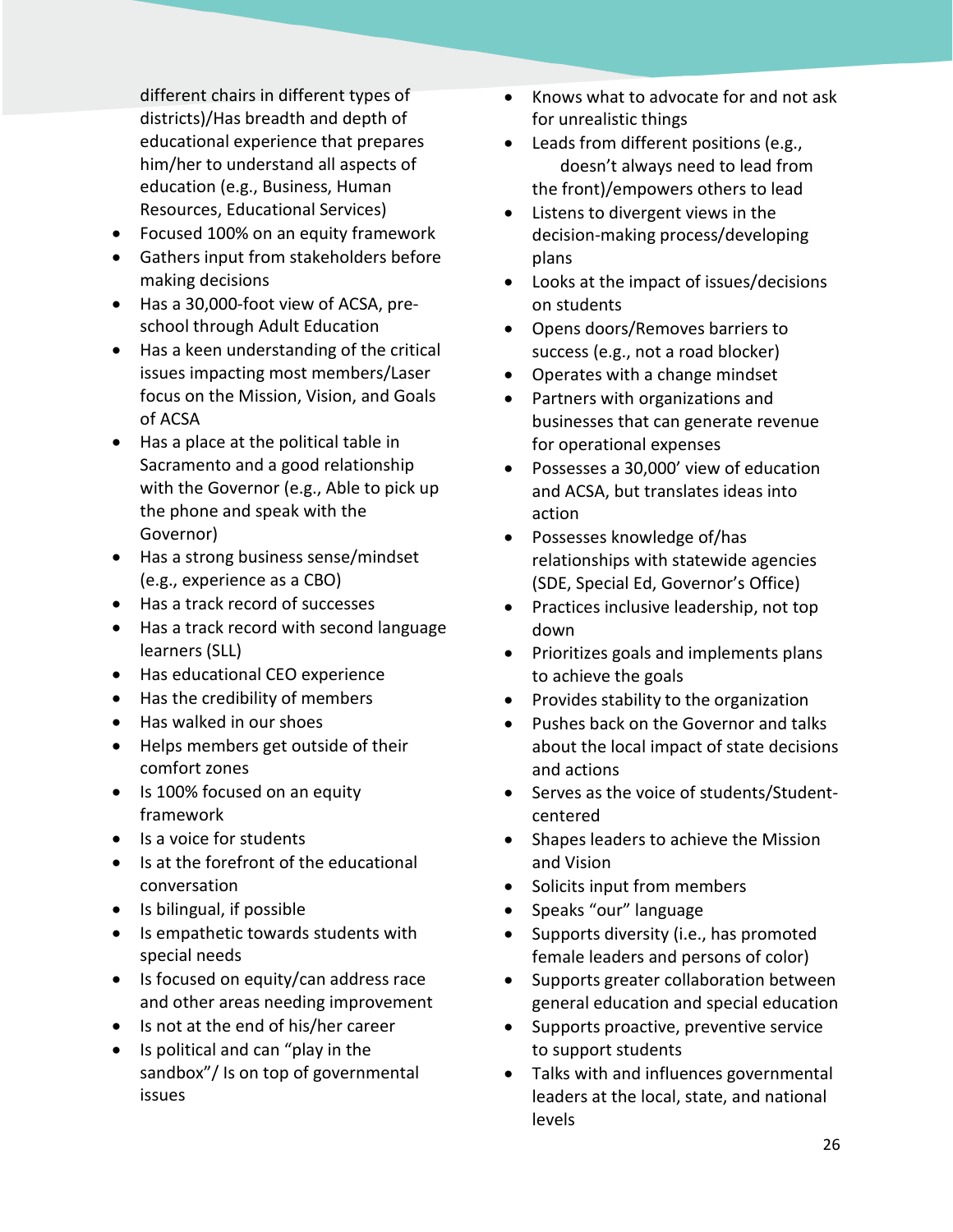- Track record of successes
- Understands and has experience in the political arena/Knows Sacramento and Sacramento knows her/him/Understands the political realities of Sacramento
- Understands and has experience with governmental and legislative issues
- Understands the diverse issues districts face based on size, geography, and demographics and works to support districts
- Understands the dynamics of working with a board and staff

# **Personal Characteristics/Traits**

- Accessible/Approachable
- Accountable/Holds self and others accountable
- Active listener
- Adaptive
- Admits failure, manages it, learns, and grows from the experience
- Advocates for education
- Affirming
- Alive/Exciting
- Anticipates and plans
- Applies new information to old practices based on data
- Appreciative
- Articulate
- Articulate public speaker
- Authenticity/Believable/Real
- Avoids tensions/Reduces tensions/Manages conflict
- Balances hard work with fun
- Big picture person
- Bilingual (Spanish preferred)
- Brings fresh views/new ideas
- Broad-minded
- Builds capacity in others
- Builds relationships
- Builds trust/Trustworthy
- Understands the needs and desires of the new generation of administrators
- Understands the role and challenges of administrators at all levels
- Understands the role of the Executive Director
- Values and supports staff
- Visible and accessible at local, regional, and state levels
- Welcomes, encourages, and listens to divergent viewpoints/Ensures divergent viewpoints are heard and considered
- Works to increase membership
- Worries and is anxious about the future of ACSA
- Calculated risk-taker, but know the boundaries
- Caring/Cares about people as individuals
- Charismatic
- Cheerleader for the profession
- Collaborative
- Commands respect/Respected
- Commands the room
- Common touch with everyone
- Communicator/Uses different communication styles/Knows how to communicate with different audiences
- Connects with regions from different areas of the state
- Courageous
- Creates teachable moments
- Creative
- Data driven
- Data-driven decision maker
- Direct, but polite with people
- Eliminates barriers
- Embraces diversity
- Empathetic
- Encouraging
- Energetic/High energy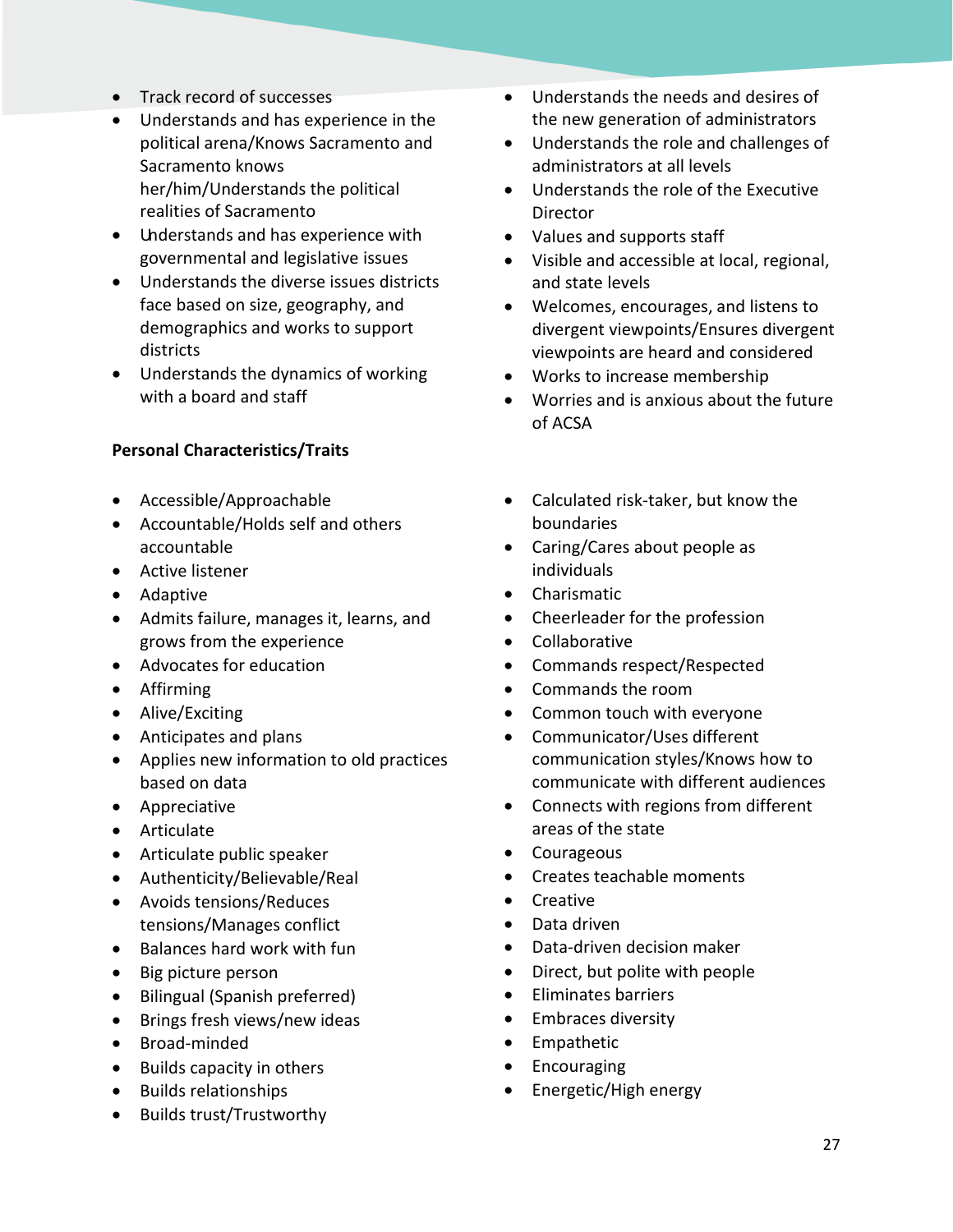- Engages people/Draws everyone in especially those on the edges
- Equity champion
- Fearless
- Focused
- Follows through
- Forward-thinking
- Good human being
- Grasps new ideas quickly
- Growth mindset
- High EQ, not just high IQ
- Holds courageous conversations
- Holds empathetic conversations
- Holds high expectations and holds self and others accountable
- Honest/Honesty
- Honors members (i.e., "who we are and what we do")
- Humble/Isn't a "I'm the right person"
- Inclusive/Not a top-down leader
- Innovative
- Inspires/motivates people to action
- Integrity
- Interacts well with multiple constituencies
- Interesting
- Is out there, but not reactionary
- Kind
- Knowledgeable
- Laser focused leader
- Learns from others
- Listener
- Makes people feel comfortable and valued, no matter the position they hold/Knows who you are
- Meets and greets people/Warm and welcoming
- Moral compass
- Motivator/Rallies people to the cause
- Open-minded/Open to diverse viewpoints
- Optimistic
- Passion for the job and for ACSA
- Peaceful
- People person
- Person of Character
- Personable
- Polished and sophisticated
- Polite
- Politically savvy
- Positive attitude
- Possesses a change mindset
- Possesses a common touch
- Praises people
- Present in the moment
- Proactive
- Problem-solver
- Rallies people to the Vision and Mission
- Recognizes and honors the success/achievement of others
- Reflects the demographics of California/Brings diversity/Person of color/Super woman/woman of color/LBGQT
- Relates with and to all people/People want to know him/her
- Relationship builder/Relationships oriented
- Respected/Respectful
- Results driven
- Sees multiple perspectives
- Sees the big picture, anticipates the future, and plans accordingly with a student-centered focus
- Self-aware
- Sense of humor
- Servant leader
- Shares vulnerabilities
- Stands up for the underdog
- Student-centered moral compass/ Loves kids
- Supportive
- Supports, values, and represents the diversity of the membership (e.g., LBGTQ, Asian Pacific Islander)
- Team builder/Team player
- Thankful
- Thinker/Thinks ahead/Thoughtful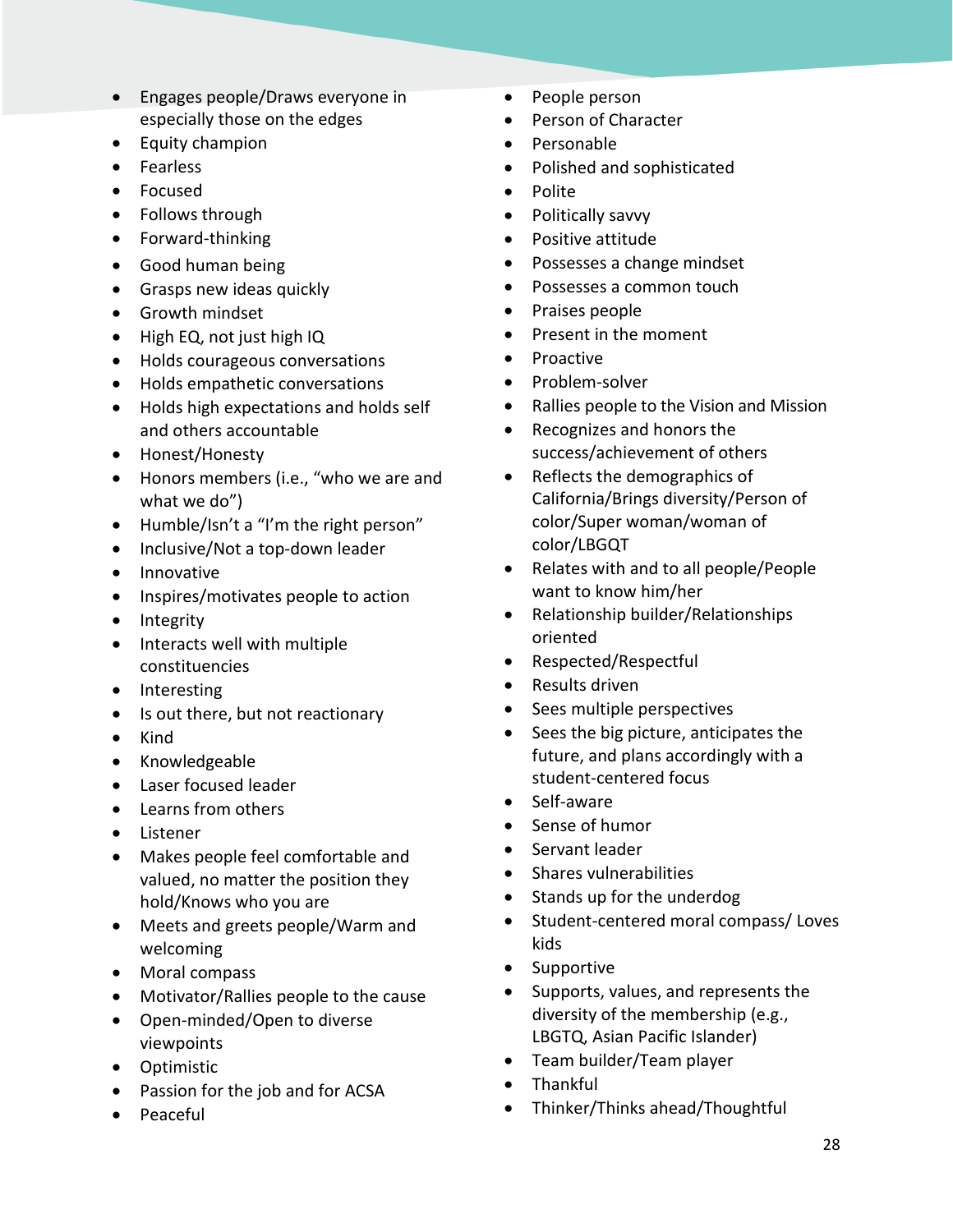- Tough skinned
- Validates people/Values everyone whatever his/her position is
- Visible
- Visionary leader/Pushes the envelope
- Walks the talk, talks the walk

# **Focus Group #4 Summary (Makeup Sessions) - Participants**

- Region Presidents
- Region VPs for Leg Action
- Board of Directors
- Leadership Assembly
- Human Resources
- Classified Educational Leaders

# **Strengths**

- Adapts services (e.g., professional development, meetings) to the changing environment due to the pandemic
- Advocates for equity and access in Sacramento and Washington, D.C.
- Advocates for students, district, and members with an outstanding Governmental Relations team
- Advocates to protect administrators in the field
- Balances the cross-section (e.g., geographical, size, demographic) of different interests and needs under one umbrella Association
- Builds connections and community (i.e., networking), especially in response to the pandemic
- Builds connections and line of communication with the Governor, Legislature, and state agencies
- Builds greater connections state-wide among administrators by providing state-wide platforms platform for discussions
- Builds professional and personal friendships through networking/Builds relationships within and outside the Association
- Equity
- Student Services & Special Education
- Business Services
- Curriculum, Instruction & Accountability
- **Superintendents**
- Communicates relevant, useful information in a timely manner to members
- Connects/partnership with other educational organizations/associations (e.g., CSBA, SSDA, Capitol Advisors) on critical issues
- Develops legislation and policies to support students, schools, districts, and administrators
- Engages Councils and Committees to provide input on specific issues and/or policy development
- Engages in legislative advocacy with a strong Governmental Relations team
- Establishes a positive, proactive organization direction with the Mission, Vision, and Strategic Plan
- Establishes networks for job alikes administrators to share information, learn from each other, discuss issues, and grow professionally
- Focuses on equity, inclusion, and diversity while addressing the disparities between schools and districts and in education
- Has the uncomfortable conversations regarding what is happening in education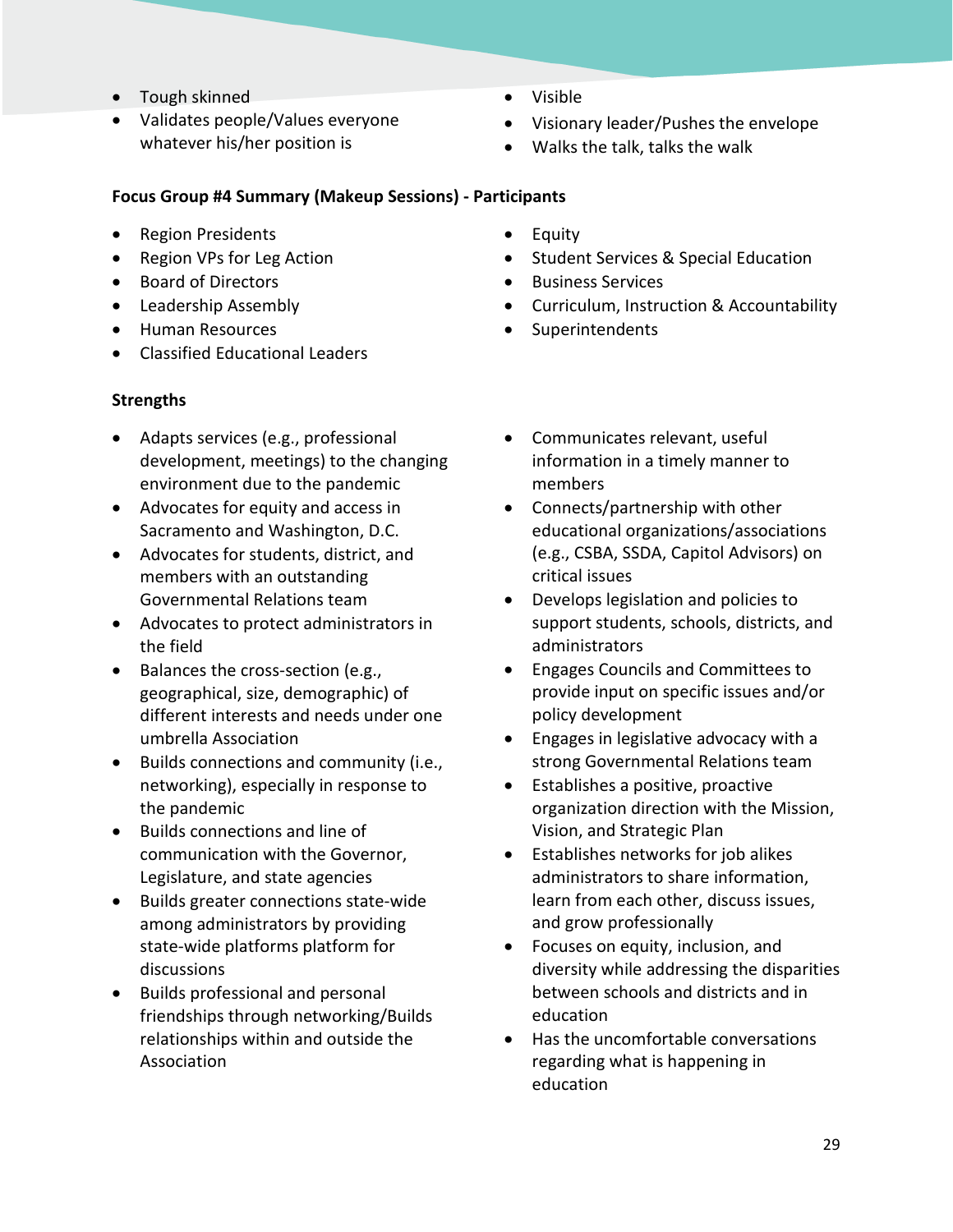- Is in front of the pack on legislative issues due to a strong Governmental Relations team
- Is proactive with legislation and policies/Influences the Legislature
- Listens to members
- Looks ahead to identify upcoming issues and plans
- Mentors/coaches members with experienced members
- Offers outstanding professional development (e.g., Symposiums, Summits, Academies) that inform and inspire members/Offers a range of professional development opportunities
- Pivoted quickly and effectively to address COVID-related issues (e.g., information, training, resources. assistance) including advocacy with the Governor, Legislature, and state agencies
- Pivoted to meet the challenges of the pandemic while continuing to provide information, services, and professional development to members
- Promotes and supports positions on Equity, Access, and Inclusion through the Mission, Vision, and Strategic Plan, and the work of Councils and Committee at the local, regional, and state level
- Provides current, relevant, and useful information
- Provides information and resources (e.g., best practices, policies) to address pandemic related issues/Members shared resources on the webpage
- Provides opportunities for members to advocate with local legislators (i.e., Leg Action Day)

# **Challenges/Issues**

• Addressing charter school issues (e.g., oversight, governance, leadership)

- Provides professional and personal networking/ Promotes collegiality and fellowship
- Provides support for administrators when needed on multiple issues, not just legal support
- Provides update on legislation (e.g., lunchtime webinars, email blasts, special topic workshops)
- Reacts quickly to situations and provides useful information
- Recognizes members through awards programs
- Responds quickly and professionally to calls from the field/Staff is readily available and responsive/Responsive and supportive staff who meet the needs of members
- Served as a backstop during the past 18 months by providing information and connecting with key decision-makers in Sacramento in its advocacy role (e.g., LAO, CDE)
- Shifted effectively to virtual professional development
- Strives to include all members
- Supports administrators in different positions with job alikes/Is a unique umbrella association
- Supports administrators with professional development, resources, information, coaching, and networking/Provides support of new superintendents/Offers all new administrators a mentoring program
- Uses the Councils and Committees to speak to the work of administrators
- Works with leaders in Sacramento who are developing and implementing policy
- Addressing staff turnover/ Identifying the root cause of staff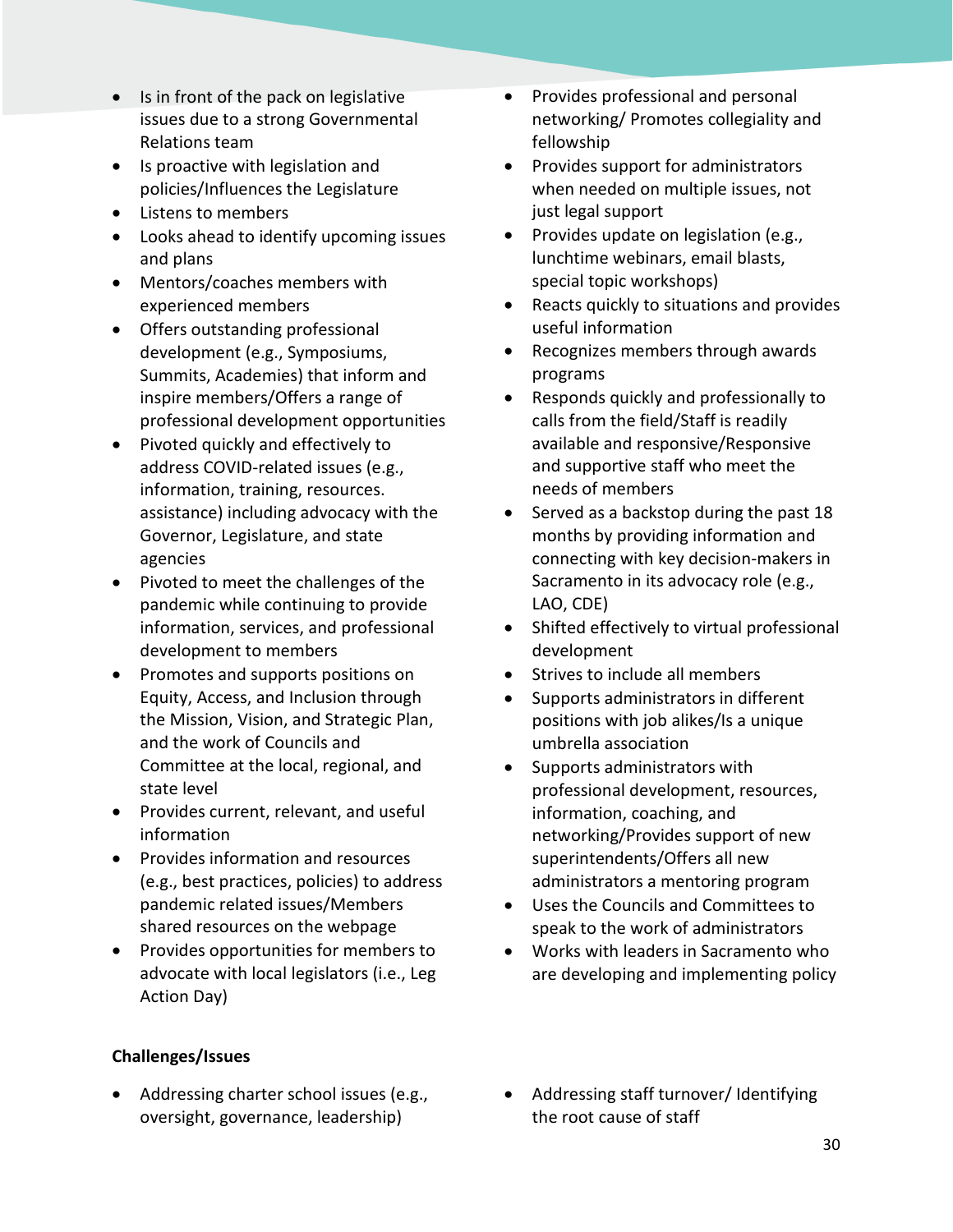turnover/Attracting and retaining staff/Building a team

- Addressing the divisive, partisan state and national cultural battles/Listening to and seeing all viewpoints on issues
- Addressing the political environment (i.e., education is being used to fuel the political dialogue around numerous issues), but focusing on what is best for students
- Advocating and partnering with other associations/organizations because ACSA can't go it alone
- Advocating for policies that work for students
- Analyzing the internal structure of the Association
- Articulating a confident vision of ASCA to members
- Articulating a positive message in a post-pandemic environment
- Assisting districts address staffing shortages
- Being inclusive and doing what is right for students
- Being inclusive of, valuing, and providing access for all members in a large patchwork quilt association (i.e., umbrella organization)
- Being more proactive in promoting stances positions on Equity, Access, and Inclusion
- Being the driving force in California education
- Bringing calm to the Association during the transition period
- Broadening the scope of the current work
- Building relationships with the Governor, Legislature, and CDE while using tact and grace when then is not agreement on issues
- Building the internal team/ Valuing staff
- Changing the way we do things in schools/Adapting to the changing educational environment
- Crafting a learning recovery plan for all students to ensure student achievement
- Dealing with the tug of war between the Governor and Legislature to ensure the outcomes are the best for students
- Embracing change, but in a calm, organized manner
- Engaging non-active members (i.e., ghost members)
- Expanding the capacity of the Association
- Filling big shoes
- Focusing on curriculum and instruction issues/Dealing with the political challenges to curriculum
- Maintaining virtual professional development and meetings as the ACSA returns to in-person events to provide greater access to more members
- Maneuvering through the political environment without excluding members who hold different views
- Observing, listening, and evaluating the environment before making changes/Developing a 90-day plan
- Offering the olive branch to other educational associations/organizations to bring people together for the common good (i.e., "cutting through the politics")
- Planning for the budget realities when the funding returns to normal
- Planning for the impact of declining student enrollment, which will impact membership
- Prioritizing student achievement as the #1 goal
- Prioritizing work among so many critical issues
- Providing administrators with the tools/resources to implement legislative policies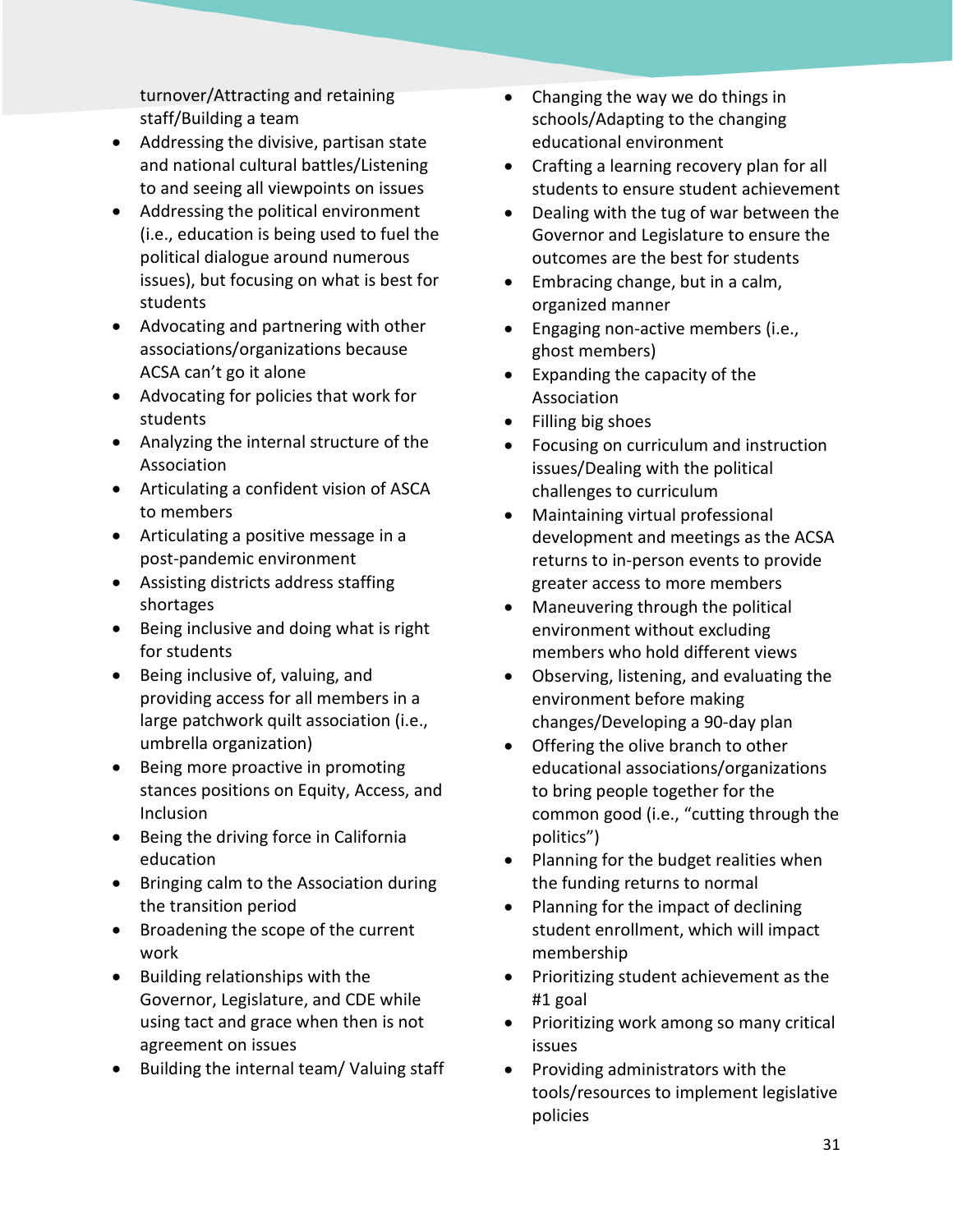- Recruiting high-quality administrators to the professional
- Serving as the statewide voice of education
- Strengthening the organizational culture
- Supporting districts and administrators with the implementation of universal TK (e.g., funding, staffing, organization, facilities) and the impact on pre-schools
- Supporting districts and administrators with the reorganization of Special Education to provide services to students/Building connections with the new agencies
- Taking positions on issues even when there is not 100% agreement on an issue
- Understanding and planning for the fact that schools' current funding levels will decrease will in two years

# **Professional Qualifications/Experiences**

- "Boots on the ground" experience to understand the needs of members
- "In education, it is hard to lead what you don't know"/Walked in our shoes/An educator
- Acknowledges and acts to remove barriers to inclusion (e.g., uplifting women in leadership, works with affinity groups)
- Aligns the Association's work with the Mission, Vision, and Goals in a cohesive manner
- Allows staff to do their job
- Articulates the need without whining
- Attends to the politics without being political
- Comes out swinging on issues
- Competent leader
- Connections with other educational associations and organizations (e.g., SSDA, Capitol Advisor, CCEE, CCSESA)
- Credibility with all members
- Understanding that administrators' plates are full and working to control what is added (i.e., the workload of administrators)
- Understanding that members, schools, and districts come in all shapes (i.e., Being inclusive of the diverse membership)
- Understanding, promoting, and supporting the belief that "All means all"
- Walking a fine line between the multitude of issues where diverse view exist
- Working with a large and diverse Board of Directors to develop a unified voice
- Working with organized labor for the good of students and schools (i.e., administrators are not the enemy)
- Exhibits the four frames of leadership (i.e., structural, human resources, political, and symbolic)
- Experience as a superintendent allows one to interact with all roles, but not an absolute
- Experience as a superintendent to understand the volume of work and all aspects of the system
- Experience as an instructional leader
- Experience in a wide range of positions and settings, superintendent experience preferred
- Experience in education at least at the cabinet level
- Experience in TK-12 in various roles (e.g., teacher to superintendent), superintendent experience desired/ Has the breadth and depth of TK-12 experiences in multiple roles and settings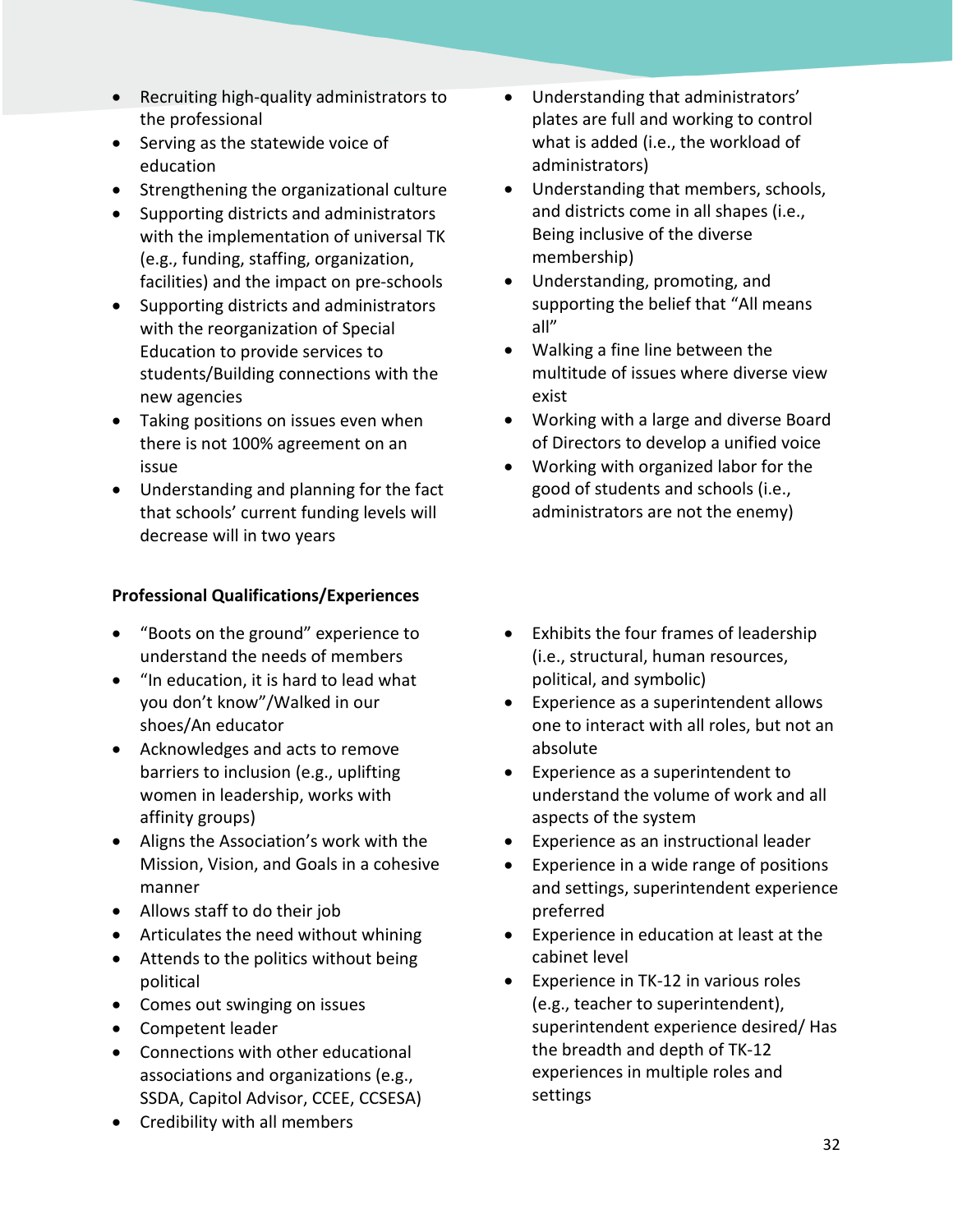- Experience leading and managing people with different backgrounds, needs, and expectations
- Experience with and involvement in ACSA
- Experience with managing organizations/associations
- Experience with political advocacy and governmental relations
- Experience working collaboratively with other associations (e.g., CSBA, CTA)
- Fails forward, but learns and grows from the failure
- Focuses on student and district achievement
- Gets in front of issues with a plan for action
- Has a record of successful leadership
- Has building-level and district-level administrator experience in multiple roles in multiple districts
- Has connections (i.e., foot in the door) in Sacramento
- Has gravitas in Sacramento
- Has led successful school turnaround initiatives/ Implemented successful change
- Has the credibility of members
- Into the core work of ACSA, not the position's title
- Involved/engaged with/has had a role in ACSA
- Knows and has had successful experiences with the California political system
- Leans into the work and goes for it
- Listens more than he/she talks
- Made wherever he/she worked better
- Makes sense of the issues and frames the message for members
- Manages people effectively
- Plans for the post-COVID environment in education
- Prepares future leaders
- Protector of education
- Protects administrators who are doing their job in the face of political challenges/rhetoric
- Proven history of quality successes
- Represents all members
- Sees the big picture in education, but can address the details
- Serves as the voice for education on more than just the hot topic issues
- Supports/backs up administrators
- Trajectory of career roles with increasing responsibilities
- Understands and experience in navigating the political waters
- Understands and experience with Special Education and ESL
- Understands and has had successful experience in the California educational system
- Understands and supports the importance of work force initiatives
- Understands finances and can analyze the Association's budget and how funds are spent (e.g., the relationship between internal and external spending, critical expenditures, dues structure and the use of dues, outside sources of revenue)
- Understands the cascading impact of decisions
- Understands the infrastructure of the ACSA (e.g., Councils, Committees, Leadership Assembly)
- Understands the role of Adult Education in the educational system and includes Adult Education in the conversation
- Understands, has experience, and has contacts in the political arena
- Values and uplifts women in leadership roles
- Walks the talk
- Works collaboratively with other agencies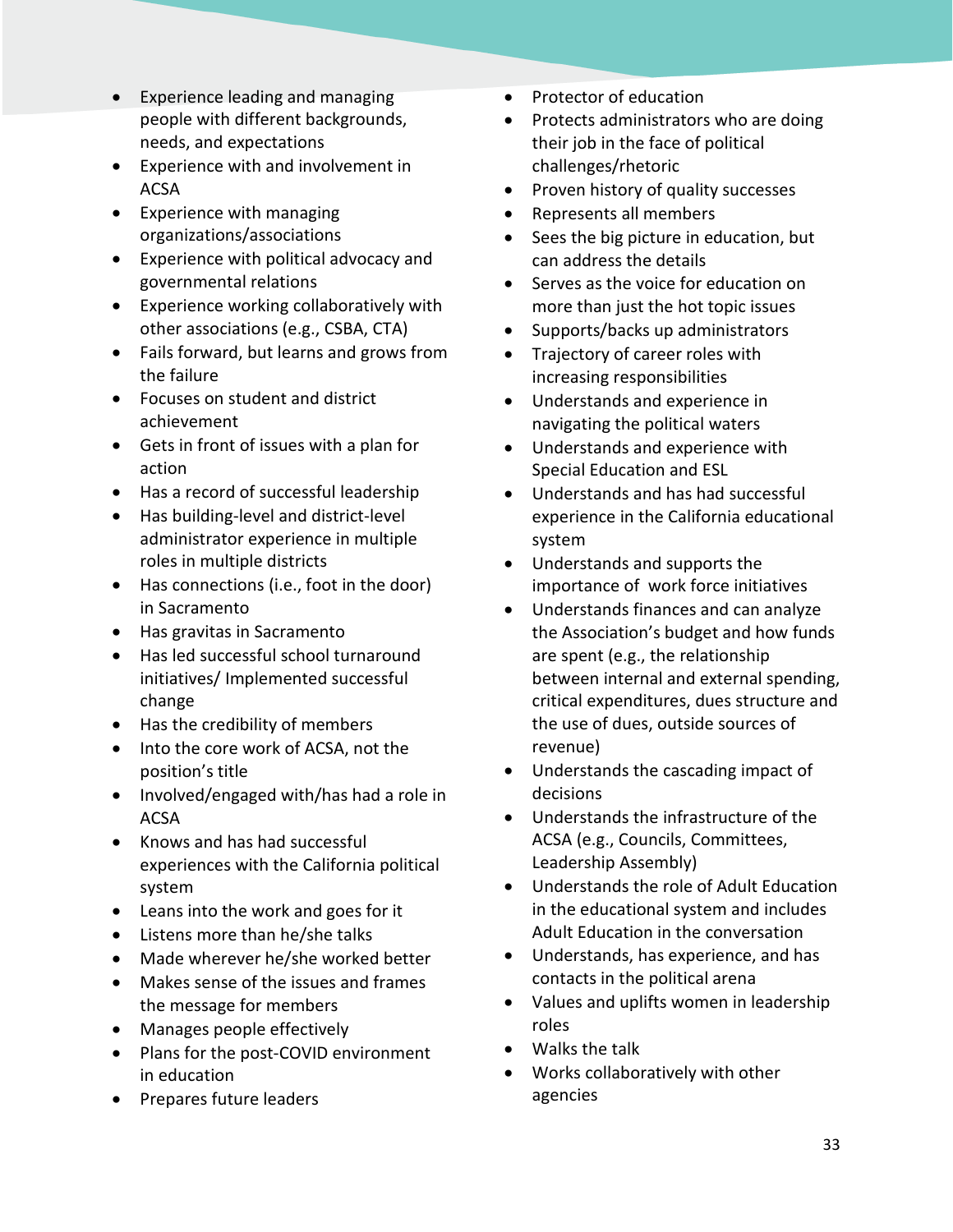• Works in the political arena without losing one's mind or cool

# **Personal Characteristics/Traits**

- Active listener
- Adaptive
- Alive
- Approachable
- Backbone/Tough
- Balanced personally and professionally
- Being in the mind of the movers and shakers
- Big picture person
- Bring diversity
- Bulldog on issues
- Character to do the right thing
- Collaborator
- Committed to the work
- Communicator/Strong communication skills/Uses the four styles of communication
- Confident
- Considerate
- Courageous leader
- Credibility
- Disagrees respectfully
- Does what is right for kids
- Empathetic
- Engage audiences/Strong public speaker
- Engaged in the work
- Engaging
- Equity focused/Equity literate/Equity mindset
- Focused on the common good for students
- Follows through
- Goes for it
- Great spirit
- Grounded
- Has courageous conversations
- Has the fight in him/her
- High energy
- High EQ
- High IQ
- Honest
- Honors the culture
- Human touch
- Innovative
- Integrity
- Learner/Life-long learner
- Listener/Listens to diverse viewpoints
- Moral compass/Moral fiber
- Motivator
- Not afraid to challenge the status quo
- Open-minded
- Optimistic
- Organized
- People person/Strong people skills
- Person of action
- Person of his/her word
- Personable
- Positive attitude/Positive tone
- Praises people
- Preciously bright
- Proactive
- Public presence
- Pushes the envelope
- Relates to all people/Schmoozes with people
- Relationship builder
- Represents all members
- Respected
- Risk-taker
- Smart enough to learn
- Stamina
- Stands up in the face of controversy
- Storyteller to communicate
- Strong moral ground
- Student-centered/Students first
- Supportive
- Takes input and feedback
- Team builder/Team player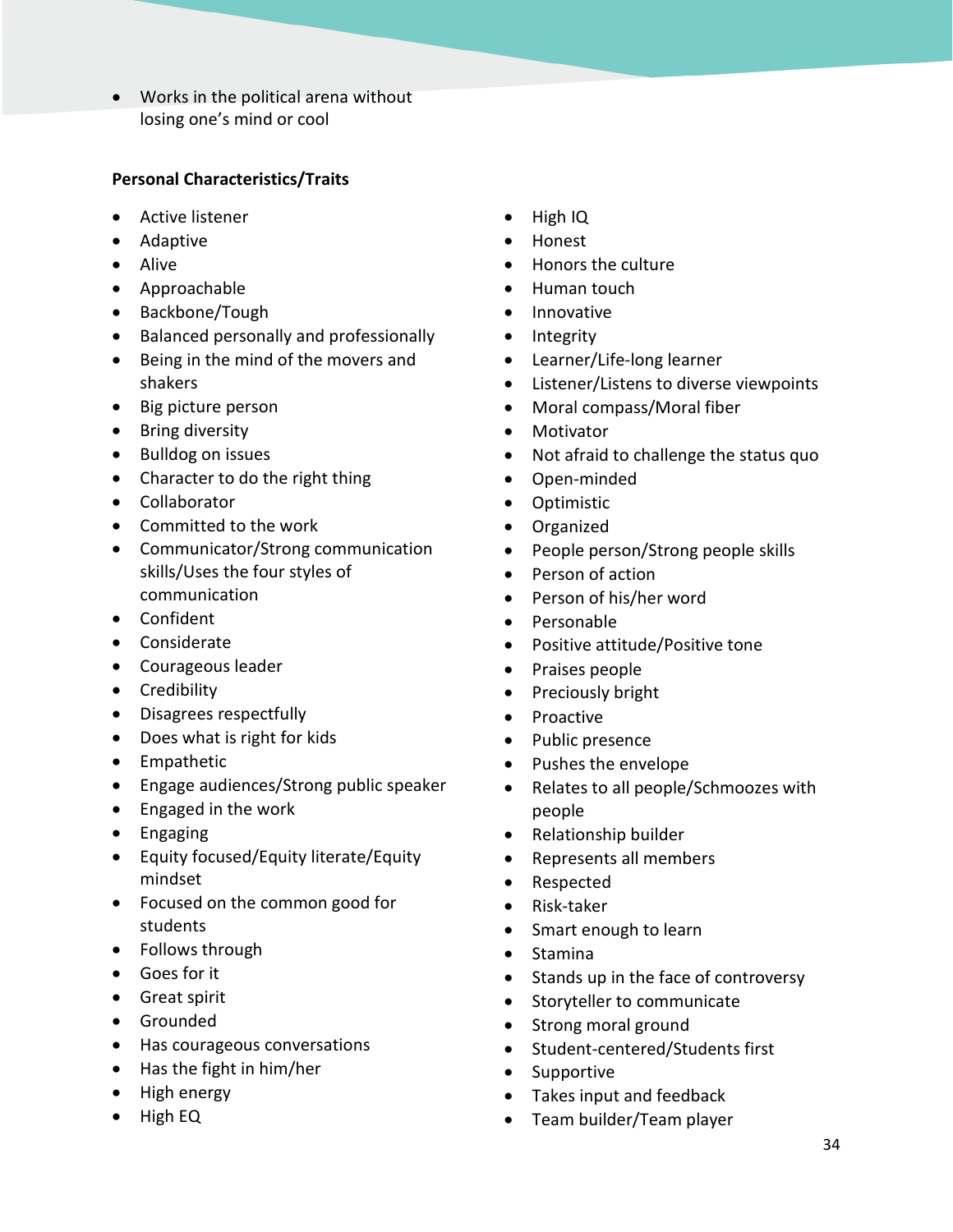- Thinker/Thinks ahead
- Transparent
- Understands issues and details
- Understands the impact of the job on one's family
- Understands the new realities

#### **Focus Group Summary #5 Participants**

- ACSA Staff
- Ambassadors

# **Strengths**

- Adjusted, adapted, and grew as an organization in responding to COVIDrelated issues/Reacted quickly to COVID-related issues/ In the forefront of responding to COVID
- Advocates effectively in Sacramento and Washington, D.C. with a high-quality Governmental Relations team
- Advocates for and supports legislation that develops policies beneficial to students, schools, district, and members
- Strength of the Executive Board allows people to be creative and strategic
- Communicates the "big picture" as well as detailed information on issues/Communicates information through Regions
- Communicates timely and relevant information that impacts members (e.g., COVID, legislation)/Keeps information flowing
- Communicates with members through multiple methods (e.g., live broadcasts, publications, emails, meetings, issuespecific trainings)
- Connects leaders (i.e., networking)
- Expertise with legislative action/Great Governmental Relations staff
- Focuses on students
- Values input
- Visible
- Visionary leader
- Walks the talk
- Worker
- Regional Consultants
- Retirement Committee
- Has the big picture of what is going on in the state
- Delivers services and resources in a form they need
- Is more defined in how it supports members
- Keeps members informed about state legislation and federal government issues
- Keeps members informed especially in isolated regions and job-alikes with few administrators
- Legal advice, services, and support
- Mentoring and coaching programs
- Networks administrators across the regions, job categories, and issues
- Offers excellent member services
- Offers excellent professional development programs (e.g., Academies, Institutes, conferences, webinars) both in-person and online (very important and effective during the pandemic)
- Opportunities for members to develop and hone leadership skills through ACSA work (e.g., regions, councils, committees, conferences)
- Provides a range of member services
- Publications
- Represents members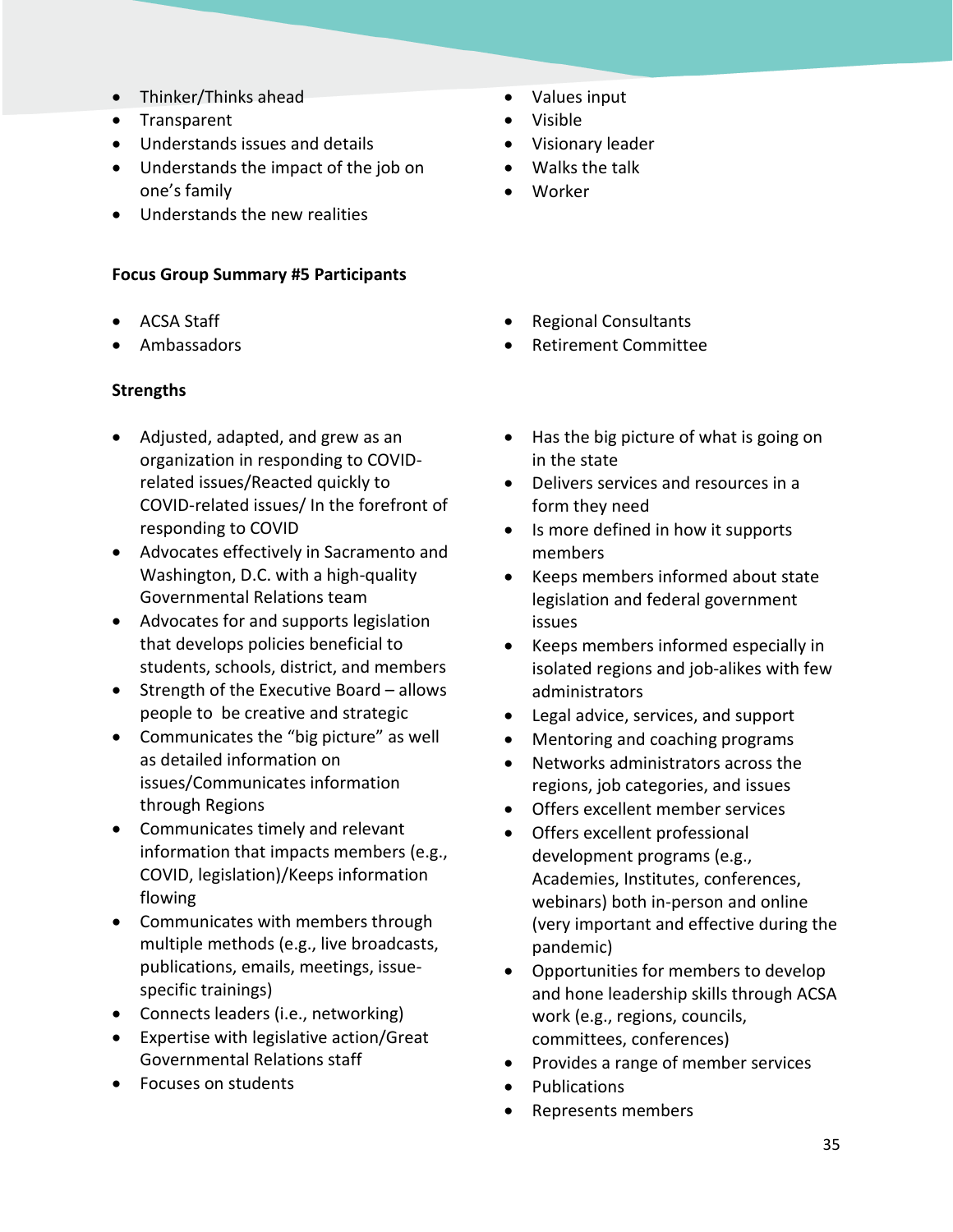- Staff responds quickly
- Was strengthened by the pandemic

# **Challenges/Issues**

- Addressing the ongoing impact of COVID in a proactive manner
- Advocating changes to STRS that benefit districts, current members, and retirees
- Aligning the work of State ACSA with Regions and Charters
- Assuring student access to technology
- Attracting and retaining members/Communicating the value of membership (e.g., superintendents should promote the value of membership for all administrators)/Understanding the interests and needs of newer and younger administrators (e.g., the cost of dues)
- Balancing the diverse interests across ACSA and California education
- Being "the" voice for education compared to CTA, unions, and parents/Building a strong public perception of ACSA
- Being strong with the Executive Board
- Being visible and engaged with the members, especially in the Regions
- Communicating with all members regarding advocacy on issues
- Confronting negative/hostile public opinion of schools due to COVID-related issues
- Determining the best balance between virtual and in-person meetings and professional development
- Developing a budget that allows ACSA to effectively achieve its mission
- Earning the trust and respect of staff
- Empowering staff
- Engaging all Councils, Committees, and Regions in the decision-making process
- Engaging all members of the organization in meaningful ways ("a bottom-up focus on membership")
- Evaluating organizational structure to ensure the effective and efficient delivery of services
- Evaluating the role of retirees in ACSA
- Evaluating the structure of ACSA and adapting it for future challenges
- Feeling by members that the new Executive Director is a leader and respectful of the sites
- Generating the feeling among staff that "I can't wait to go to work today because of the new Executive Director"
- Greater focus on the national front and partnerships with national associations (e.g., AASA, ASCD)
- Having a feel and understanding of the organization
- Identifying priorities
- Including and balancing the needs and interests of all segments of a diverse organization (e.g., site vs. district, urban vs. rural, small vs. large)
- Incorporating technology into the organization
- Is a leader
- Is a strong presence at the Capital
- Learning the history, structure, and culture of ACSA
- Listening to the student voice
- Maintaining contact and communication with the members
- Melding existing and new staff into an effective team
- Needing to meet most the of qualifications boxes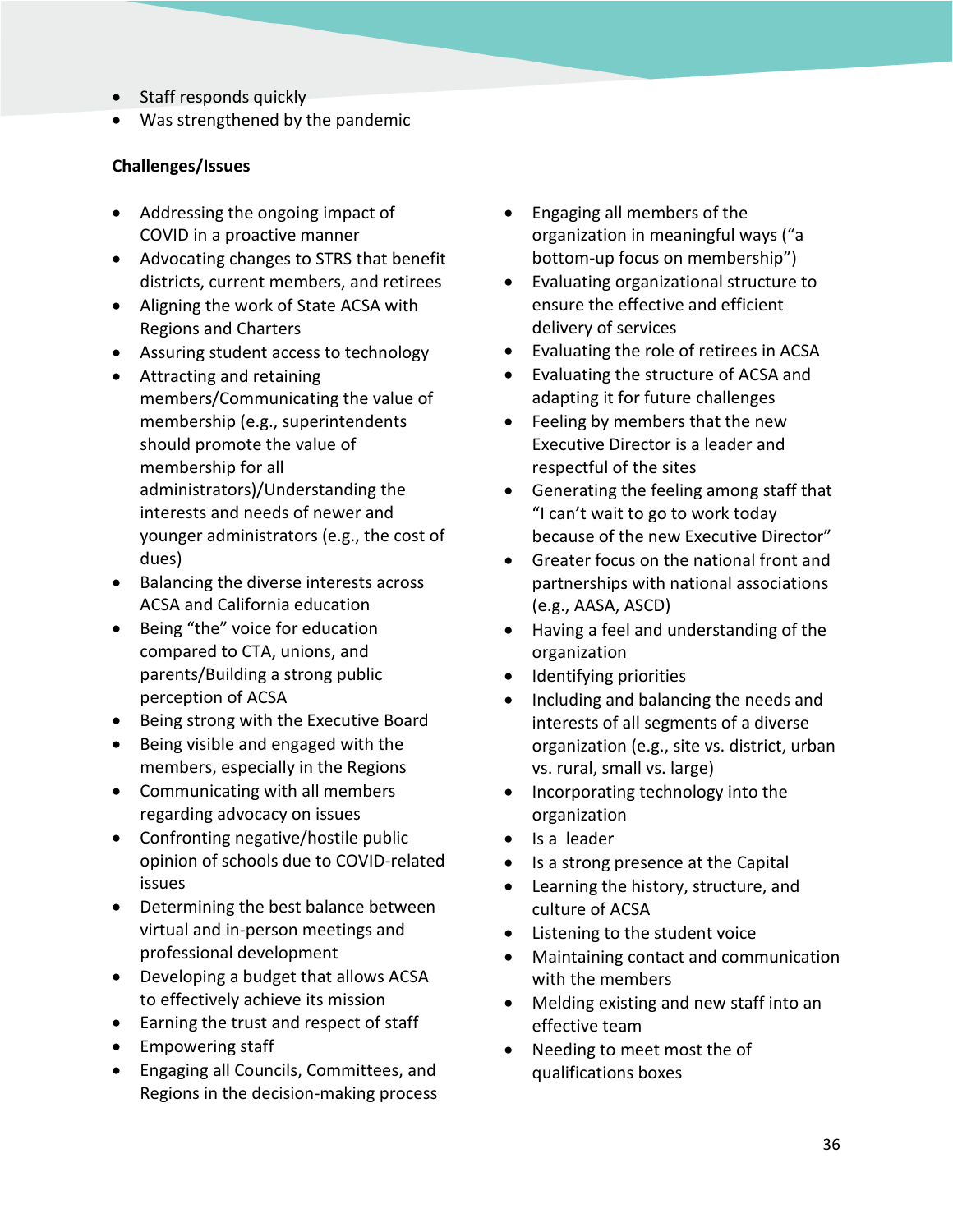- Organizational budget/finances (e.g., rising costs, declining membership, dues structure)
- Presenting a unifying and hopeful message
- Promoting the value of ACSA with potential and new members (i.e., "beaten into membership with butterfly wings")
- Promoting the Vision and Mission
- Providing a human touch on the local level (i.e., more connection to the charters and regions)
- Providing coaches for new administrators
- Providing quality education for all students
- Pushing back on CTA-driven legislation
- Respecting people and receiving it in return
- Serving as emoji for ACSA

# **Professional Experiences/Qualifications**

- Advocate/voice for education
- Aware of site issues/struggles and connects with members regarding local issues
- Builds a strong public perception of ACSA
- Connects the members despite the diversity of members and districts
- Connects with/Knows people
- Creates access to resources
- Encourages, promotes, and builds coalitions/Builds networks and partnerships
- Encourages, promotes, and supports innovation
- Experience as a site and district administrator in California ("progressed through the ranks")
- Supporting administrators in dealing with parent demands
- Tapping the expertise of members on Councils and Committee/Expanding opportunities for retirees to be involved
- Understanding the "big picture" from large urban districts to small rural districts and everything in between
- Understanding the Association (e.g., history, changes, issues)
- Understanding the impact that the diverse demographics of California has on educational issues
- Understanding the need to change, but that education is often one of the last fields to change
- Understanding the structure of ACSA, its regions and charters, and the role of consultants
- Watching and learning while maintaining momentum and addressing issues
- Experience as a superintendent especially in California; in recent years preferred
- Experience in Human Resources/Curriculum and Instruction/Counseling/Business/site administration
- Experience in leading an organization in the field, not the "ivory tower"
- Experience with strategic planning
- Experience working with boards
- Experienced educator/leader with proven record, Ph.D. preferred
- Guides and supports the organization
- Has a sense of the Association and its history
- Has a vision for ACSA that takes it to the next level
- Has courageous conversations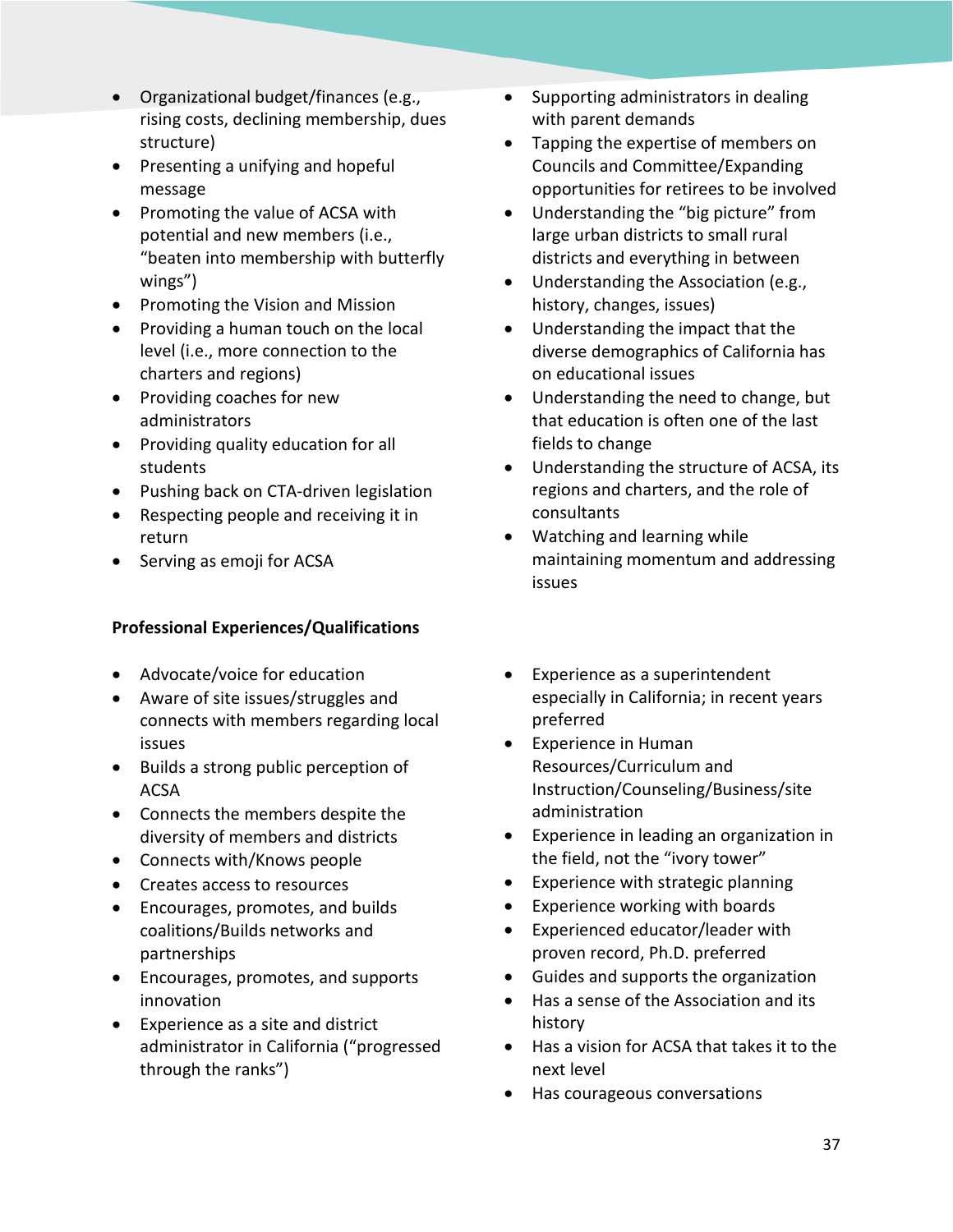- Has experience outside of education that enhances their educational professional experiences
- Has leadership presence
- Has sense of balance
- Innovates and adapts to the changing times
- Involvement in and experience with ACSA
- Is "present" and engaged in the work
- Is a team builder
- Keeps his/her ear to the ground
- Knowledge and experience with political systems/Knows Sacramento and government workings inside and out
- Listens as an individual, but takes input from others (e.g., Councils, Committees, Regions) to make decisions
- Lobbies effectively by knowing, understanding, and having experience in Sacramento/Engages state leaders
- Meets with employees
- Political focus outside of California/Has a national view of education
- Political leader who represents members
- Possesses the big picture
- Possesses, communicates, and implements a strategic vision
- Promotes membership/Communicates the value of membership
- Promotes the diverse interests within ACSA while building collaboration
- Proven leadership within limited resources

# **Personal Characteristics/Traits**

- Addresses members by name
- Allows people to run, but holds them accountable
- Allows staff to be creative
- Approachable/Available/Accessible
- Balance in both work and personal life
- Puts ACSA first
- Reaches out to, is accessible to, and engages members
- Recruits to promote diversity
- Respected by and respects others and other groups (e.g., Asian, African American, CALSA, LBGQT)
- Serves as an internal and external liaison
- Student-centered
- Supportive of, collaborates with, and networks with other state and national organizations/associations
- Systems thinker
- Tech world recruiter for innovation
- Trusts people out in the fields (regions)
- Understands and walks the halls of Sacramento
- Understands systems
- Understands that one cannot please everyone/Makes the tough decisions
- Understands the "big picture" of California education
- Understands the structure of ACSA
- Uses multiple methods to communicate with members
- Works with staff, but allows staff do their work while holding them accountable
- A leader, not necessarily an educator because ACSA does not run like a school district/Has managed an association or organization
- Balanced
- Believes in and empowers staff
- Bridge builder/Coalition builder
- Brings diversity to ACSA
- Builds and earns trust and respect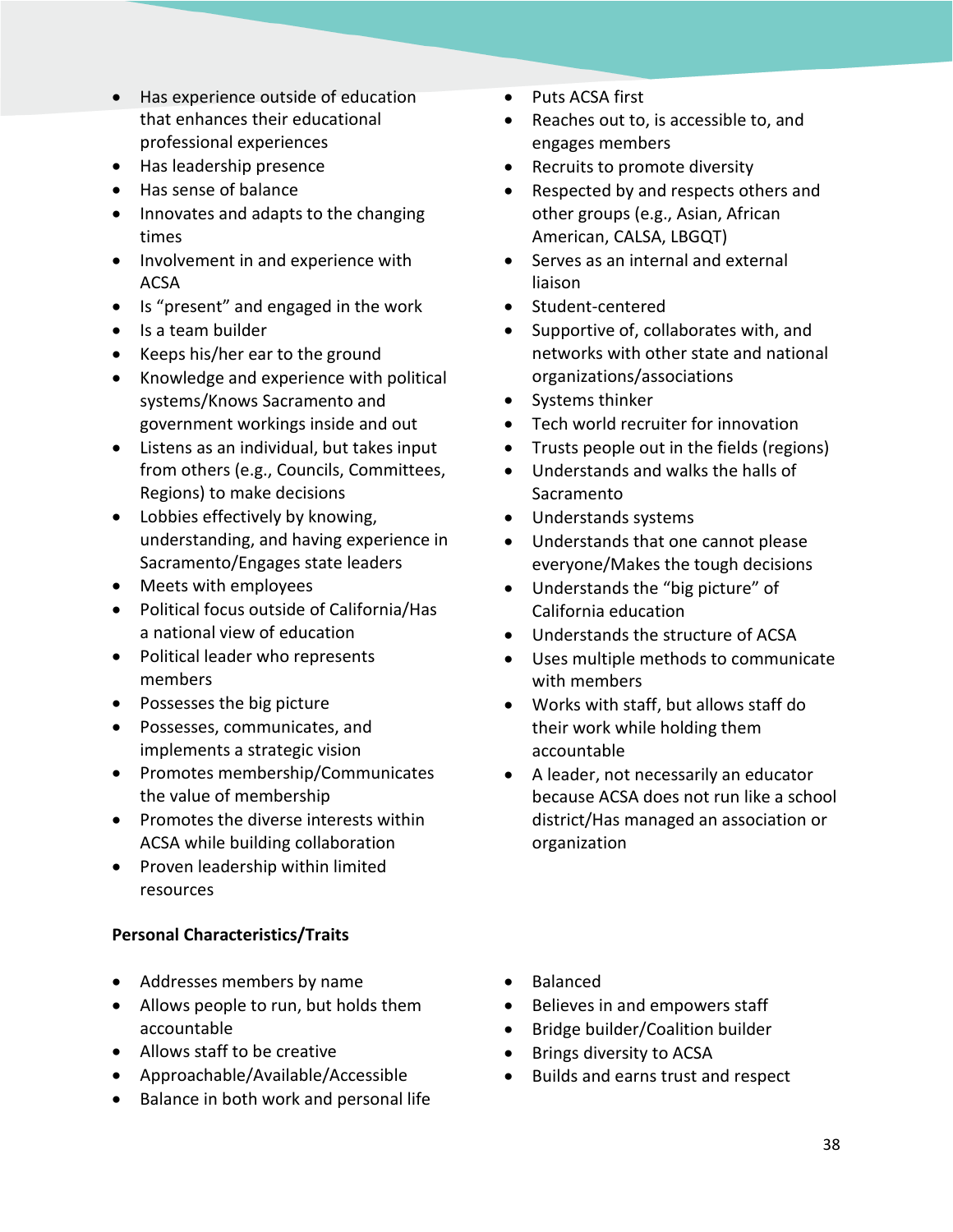- Cares for/Committed to/Engaged in ACSA
- Charismatic
- Collaborative
- Collegial
- Communicator/Direct, honest communication (e.g., courageous conversations)
- Competent (Say, Plan, Do)
- Concerned
- Connected
- Courageous
- Desires to learn and grow
- Diplomatic with divergent parts of the state (poor, multiple cultures)
- Doer/Gets things done
- Down-to-earth
- Dynamic
- Empowers/encourages people
- Encourages others
- Engages everyone
- Enthusiastic, supportive, inclusive
- Ethical ("optics and ethics are import")
- Flexible
- Focused
- Friendly
- Generous
- Goals oriented/Gets things done
- High energy/Hard worker
- Honesty
- Honors and embraces diversity
- Honors how hard site administrators work
- Humble
- Implements the vision, mission, and plans
- Inclusive
- Innovative
- Inspires/Motivates
- Integrity
- Knowledgeable
- Knows and understands people
- Leadership presence (people want to follow)
- Listener
- Looks you in the eye
- Love for education and students
- Makes the hard decisions
- Meets with staff
- Models expectations
- Motivates
- Networks
- Never says "no"
- Oozes credibility
- Open and transparent
- Open-minded
- Organized
- Passionate
- Personable
- Political operative
- Positive attitude
- Possesses humanness
- Present, visible, and engaged with members and partners
- Relatable and down to earth
- Risk taker
- Sense of balance and boundaries
- Sense of humor, but serious
- Solicits and values input
- Strong character
- Strong interpersonal communication skills
- Student-focused/Student-centered
- Supportive of others
- Systems thinker
- Take charge person/Takes the initiative
- Team builder
- Team-oriented
- Threads the needle
- Trustworthy
- Understands issues and makes the tough decisions
- Understands the role of technology